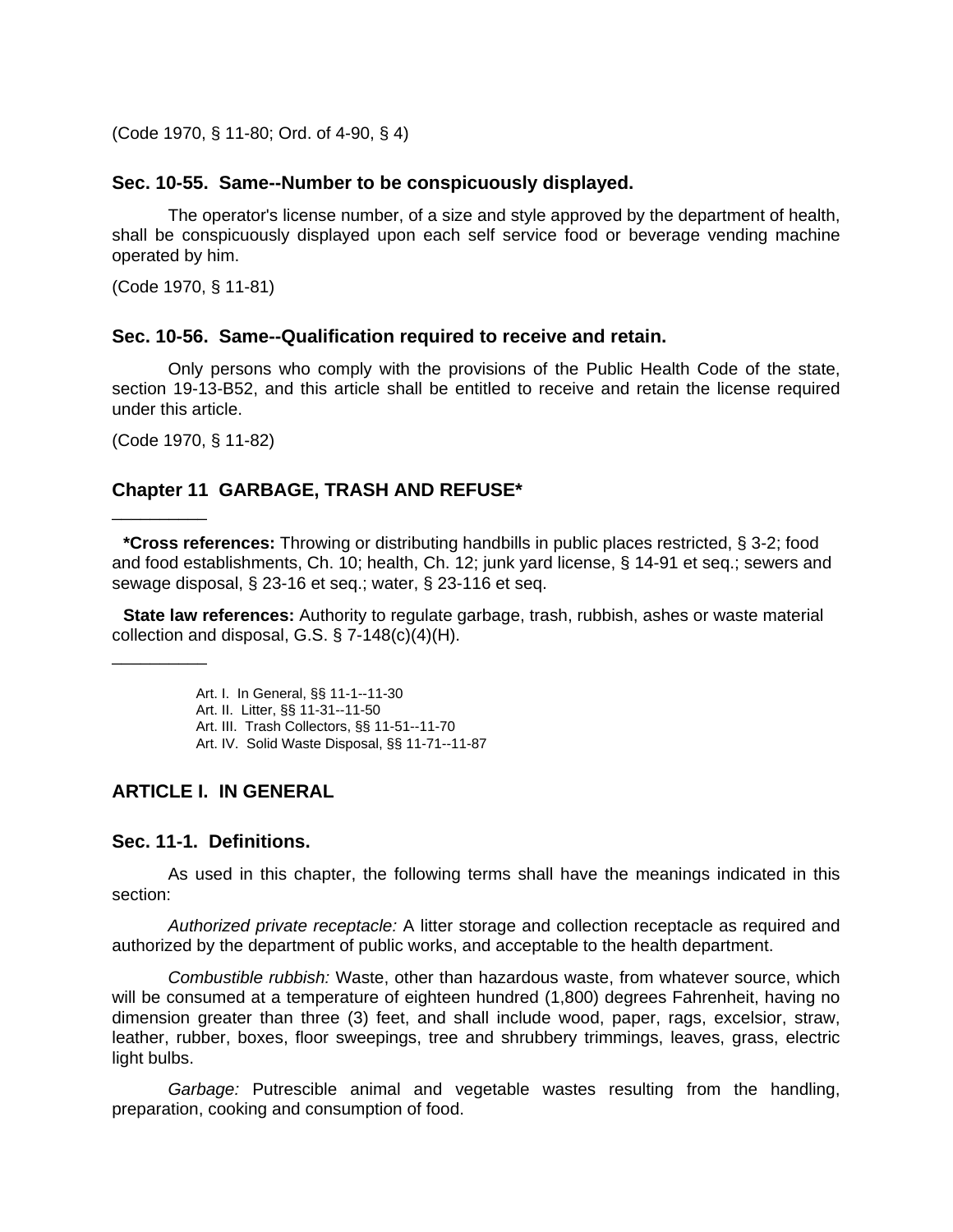*Hazardous waste:* Waste from whatever source which is dangerous to handle or which is likely to cause damage if exposed to heat or weather and shall include paints, explosives, industrial acids, caustics, fast burning plastics, flammable cleaning fluids, radioactive materials, crank case oils, cutting oils and filter media for hazardous materials, and cyanides, magnesium, drugs and poisonous chemicals.

*Incombustible rubbish:* Waste from whatever source which will not be consumed at a temperature of one thousand eight hundred (1,800) degrees Fahrenheit. It shall include, appliances, household metal furnishings, home-improvement materials, scrap metal, plaster, brick, concrete, lathing steel beams, roofing pipe, earth, crockery, ceramics, non-hazardous metal containers other than recyclables.

*Litter:* Garbage, refuse and rubbish as defined in this section, and all other waste material which, if thrown or deposited as prohibited in this chapter, tends to create a danger to public health, safety or welfare.

*Recyclable materials:* The various waste materials and items which have been designated by the city as being suitable and feasible for recovery and sale to independent recycling enterprises for reprocessing and reuse of the material. These materials shall include newsprint and mixed paper which includes magazines, cardboard, paper stock, food and beverage metals, glass and plastic (182) containers, leaves and grass.

*Refuse:* All putrescible and nonputrescible solid wastes (except body wastes), including garbage, rubbish, ashes, street cleanings, dead animals, abandoned automobiles and solid market and industrial wastes.

(Code 1970, § 18-1; Ord. of 9-80; Ord. of 5-86, § 1; Ord. of 7-01; Res. No. 29155-2, 6-14-06)

**Cross references:** Definitions and rules of construction generally, § 1-2.

#### **Sec. 11-2. Collection by city; insignia required.**

- (a) No person except the city collector or any authorized contractor shall collect or haul refuse within the city.
- (b) The city collector or authorized contractor shall place upon his trucks and equipment such insignia specified by the department of public works, designating that he is the duly authorized city collector or contractor.

(Code 1970, § 18-2; No. 26824-1, 2-27-02; Res. No. 29155-2, 6-14-06)

#### **Sec. 11-3. Precollection practices.**

- (a) *Garbage.* All garbage, before being placed in a suitable container for collection, shall be drained of all free liquids.
- (b) *Rubbish.* Combustible rubbish shall be wholly separate and apart from incombustible rubbish.
- (c) *Bulk wastes.* Bulk wastes from whatever source shall be separated before being deposited for collection.
- (d) *Sorting generally.* Each household being serviced by the city's curbside disposal system shall be required to sort recyclables in accordance with department of public works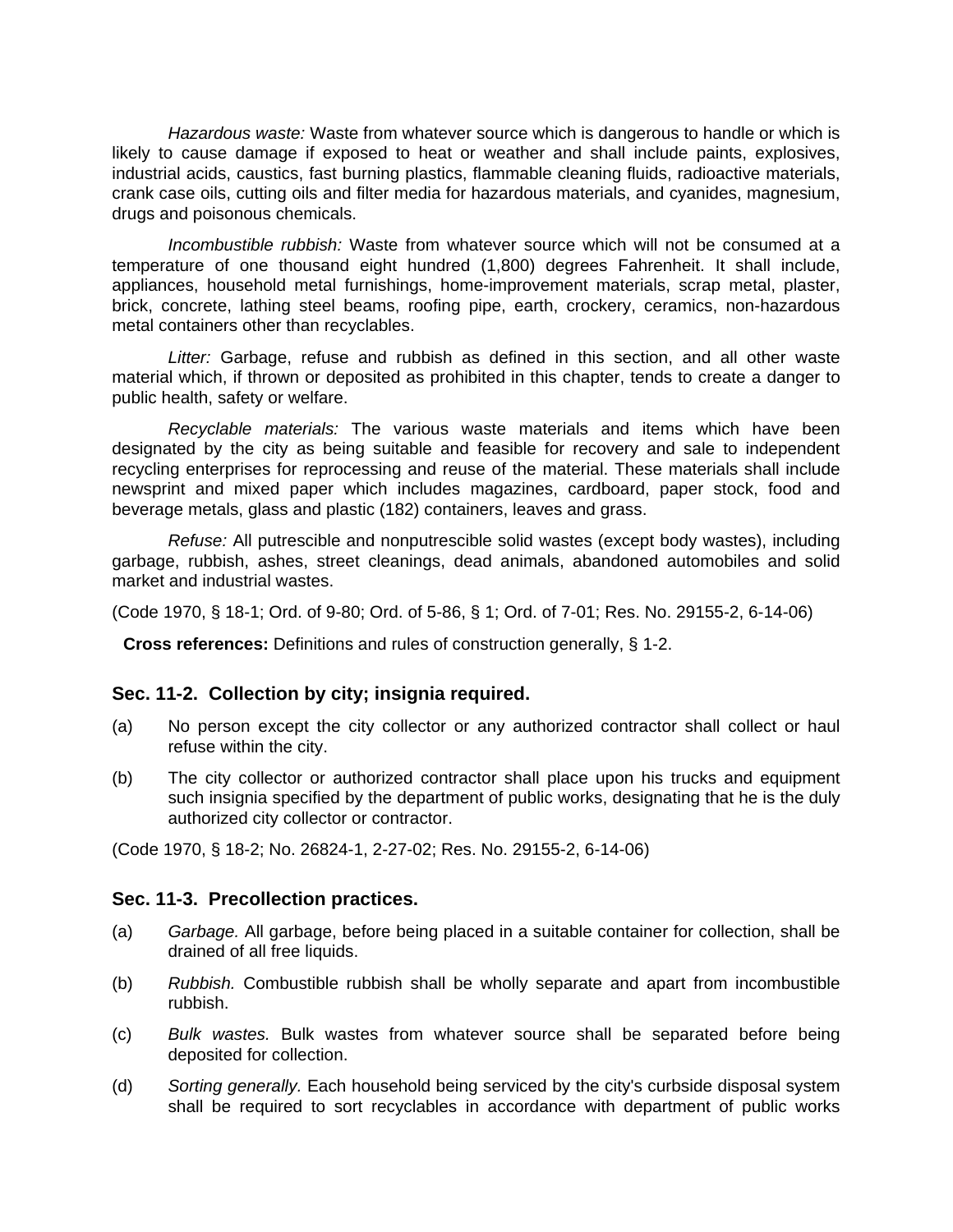guidelines.

(e) *Separation of recyclables.* Recyclable material shall be wholly separated from all other garbage, rubbish and wastes.

(Code 1970, § 18-3; Ord. of 9-80; Ord. of 5-86, §§ 2, 3; No. 26824-1, 2-27-02)

# **Sec. 11-4. Containers--To be provided.**

- (a) Subject to the provisions of section 13-42, the owner of every dwelling house or commercial building shall provide suitable containers or facilities for the disposal of garbage, combustible and incombustible rubbish.
- (b) The director of health may require the owner of any dwelling house or commercial building to furnish locked containers or fenced, locked storage facilities for garbage or rubbish containers when, in the opinion of the director of health, such action is necessary to prevent or eliminate a public health hazard or nuisance.

(Code 1970, § 18-4; Ord. of 11-95)

## **Sec. 11-5. Same--Specifications.**

- (a) *Garbage.* All garbage cans and refuse containers shall be rat-proof, insect-proof, watertight, structurally strong to withstand handling stress, easily filled, emptied and cleaned, shall be provided with tight-fitting covers or similar closures and shall be maintained at all times in a clean and sanitary condition. Plastic bags may be used as garbage and refuse containers when placed on the curbside.
- (b) *Combustible rubbish.* Rubbish shall be placed in garbage cans and refuse containers that are rat-proof, insect-proof, watertight, structurally strong to withstand handling stress, easily filled, emptied and cleaned; tight-fitting covers or similar closures shall be provided, and shall be maintained at all times in a clean and sanitary condition. Plastic bags may be used as garbage and refuse containers when placed on the curbside.

(Code 1970, § 18-5; No. 26824-1, 2-27-02)

## **Sec. 11-6. Points of collection.**

- (a) Rubbish containers shall be conveniently placed at the curb at the appointed time for collection.
- (b) No rubbish shall be placed at the curb earlier than 5:00 p.m. of the day prior to a scheduled pickup. All rubbish containers shall be removed from the sidewalk or curb within twelve (12) hours after collection.
- (c) Any person violating subsection (b) shall be fined ninety-nine dollars (\$99.00) for each such offense.

(Code 1970, § 18-6; Ord. of 3-85; Ord. of 5-85; No. 26824-1, 2-27-02)

## **Sec. 11-7. Special collection problems; hazardous waste.**

Every person having hazardous waste shall arrange for its safe disposal. Hazardous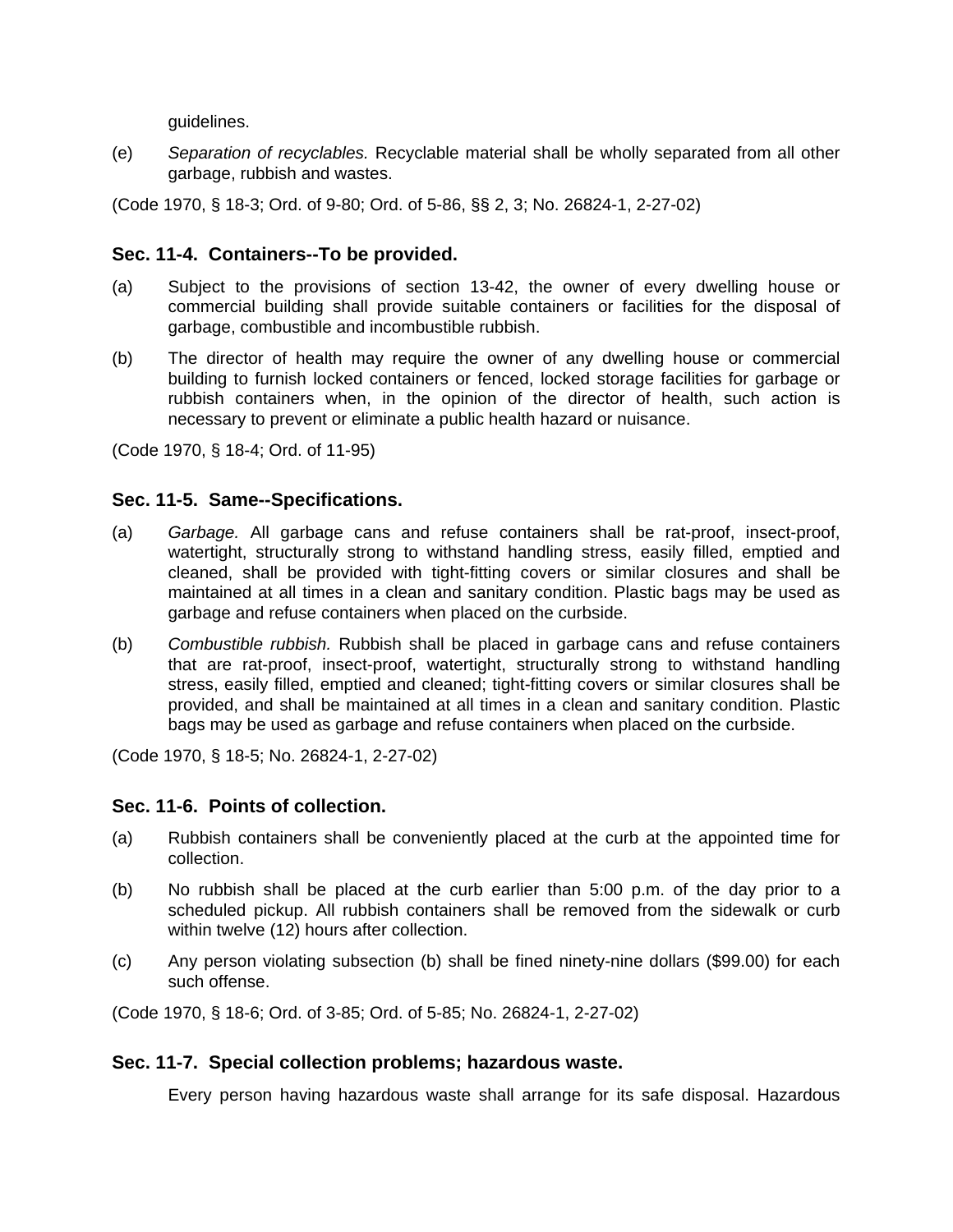waste shall not be mixed with garbage or combustible or incombustible rubbish. Hazardous waste other than radioactive material, explosives and other specified types may, by arrangement with the department of public works be brought to the city's hazardous waste disposal site in accordance with the directions of the department of public works.

(Code 1970, § 18-7; No. 26824-1, 2-27-02)

# **Sec. 11-8. Limitation on quantity and type of refuse.**

The department of public works shall determine the quantity and types of refuse which will be accepted by the authorized city collectors or contractors from any source.

(Code 1970, § 18-8; No. 26824-1, 2-27-02)

**Cross references:** Collection and removal of incombustible rubbish, § 11-16.

# **Sec. 11-9. Removal of incombustible rubbish or recyclable material from curbs prohibited.**

No person shall remove any incombustible rubbish or recyclable material placed at the curb for the purpose of collection by the city or its authorized contractor.

(Code 1970, § 18-9; Ord. of 9-80)

## **Sec. 11-10. Accumulation of refuse.**

- (a) No owner, tenant or occupant of any premises and no other person shall cause or permit the accumulation, or place upon any street or sidewalk, in any building, outhouse, yard or enclosure any dung, filth, stable bedding, poison ivy growth, ragweed, goldenrod, offal, decaying vegetables, meat or fish, animal matter, dead animal, loose or waste paper, wash, dirty water, brine or rubbish of any kind which shall become unwholesome, offensive, or shall endanger the health or well-being of any person.
- (b) All refuse may be deposited on the public works landfill/transfer station, subject to the supervision of the department of public works.
- (c) No person shall deposit or cause to be deposited on his own land or land of another or shall permit to remain on his own land or land in his custody or under his care any refuse or other substances which shall be or cause a nuisance or which is insanitary or unsightly. Such refuse or substances may be deposited at the landfill/transfer station supervised by the department of public works. This section shall not be construed to prohibit composting performed in a sanitary manner.

(Code 1970, § 18-10; Ord. of 9-70; No. 26824-1, 2-27-02)

# **Sec. 11-11. Children on dumping ground prohibited.**

No parent, guardian, or person in charge of any child shall permit such child to frequent any public or private disposal area.

(Code 1970, § 18-11; Ord. of 9-70; No. 26824-1, 2-27-02)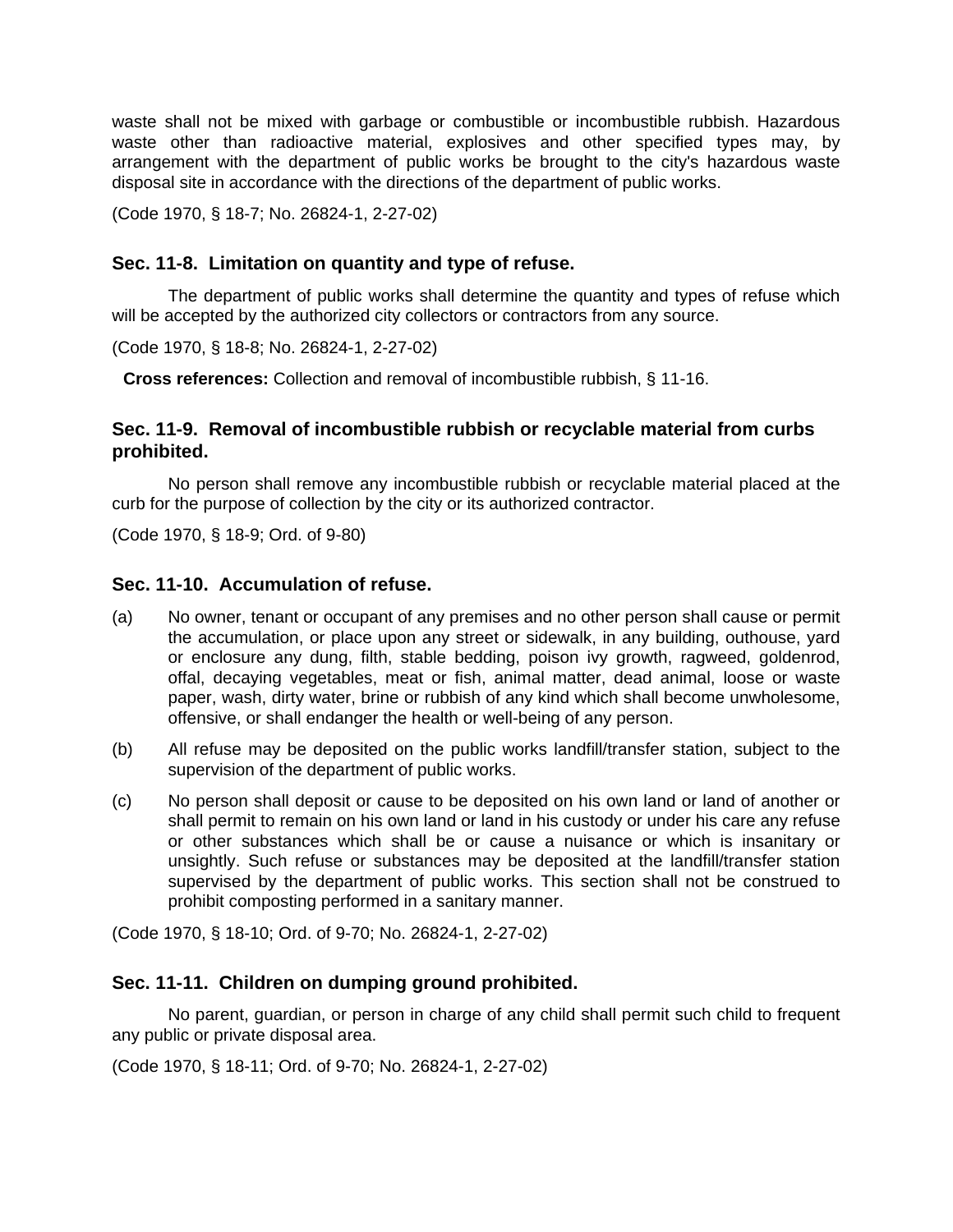# **Sec. 11-12. Fees for refuse disposal at the transfer station and/or volume reduction plant and/or refuse disposal area.**

- (a) *Per ton fee for material disposed of at the transfer station or volume reduction plant.* A per ton fee, recommended by the department of public works, and approved by the common council, shall be charged for each ton of refuse, rubbish, trash, garbage, industrial wastes, or organic wastes deposited at the city's disposal facilities by a person licensed by the city and/or permitted by the city to dispose of such material at the city disposal facility. The department of public works shall give proper notice to the public of such fees.
- (b) *Proportional tonnage and load fees.* A proportionate fee shall be charged for each part of a ton.
- (c) *Prepayment of disposal fees.* Prepayment for all disposal fees will be required for all licensed users in accordance with administrative procedures approved by the department of public works.

(Code 1970, § 18-22; Ord. of 4-77; Ord. of 9-79; Ord. of 3-94; No. 26824-1, 2-27-02)

# **Sec. 11-13. Fee for deposits of noncombustible material and bulky refuse at Deming Road landfill.**

The fee for depositing of noncombustible material and bulky waste at the Deming Road landfill shall be recommended by the department of public works and approved by the common council.

(Code 1970, § 18-25; Ord. of 2-78; Ord. of 7-86, § 1; Ord. of 6-92; No. 26824-1, 2-27-02)

# **Sec. 11-14. Limits of city collection.**

- (a) Each commercial or industrial establishment in the city shall be entitled to have the city collection force collect up to ten (10) barrels, or equivalent volume, of waste material once a week.
- (b) The proper removal and disposal of all wastes in excess of the ten (10) barrels, or equivalent volume, above, will be the responsibility of the commercial or industrial establishment generating or disposing of the excess waste.

(Code 1970, § 18-23; Ord. of 4-77)

# **Sec. 11-15. Unauthorized or illegal dumping.**

The depositing of any waste materials into the transfer station and/or volume reduction plant, receiving area or in the landfill without proper authorization and/or the depositing of any prohibited materials as set forth in section 11-17 of this article will be subject to the following penalties:

- (1) *First offense.*
	- a. The depositor shall be required to remove all of the illegal or unauthorized waste dumped; and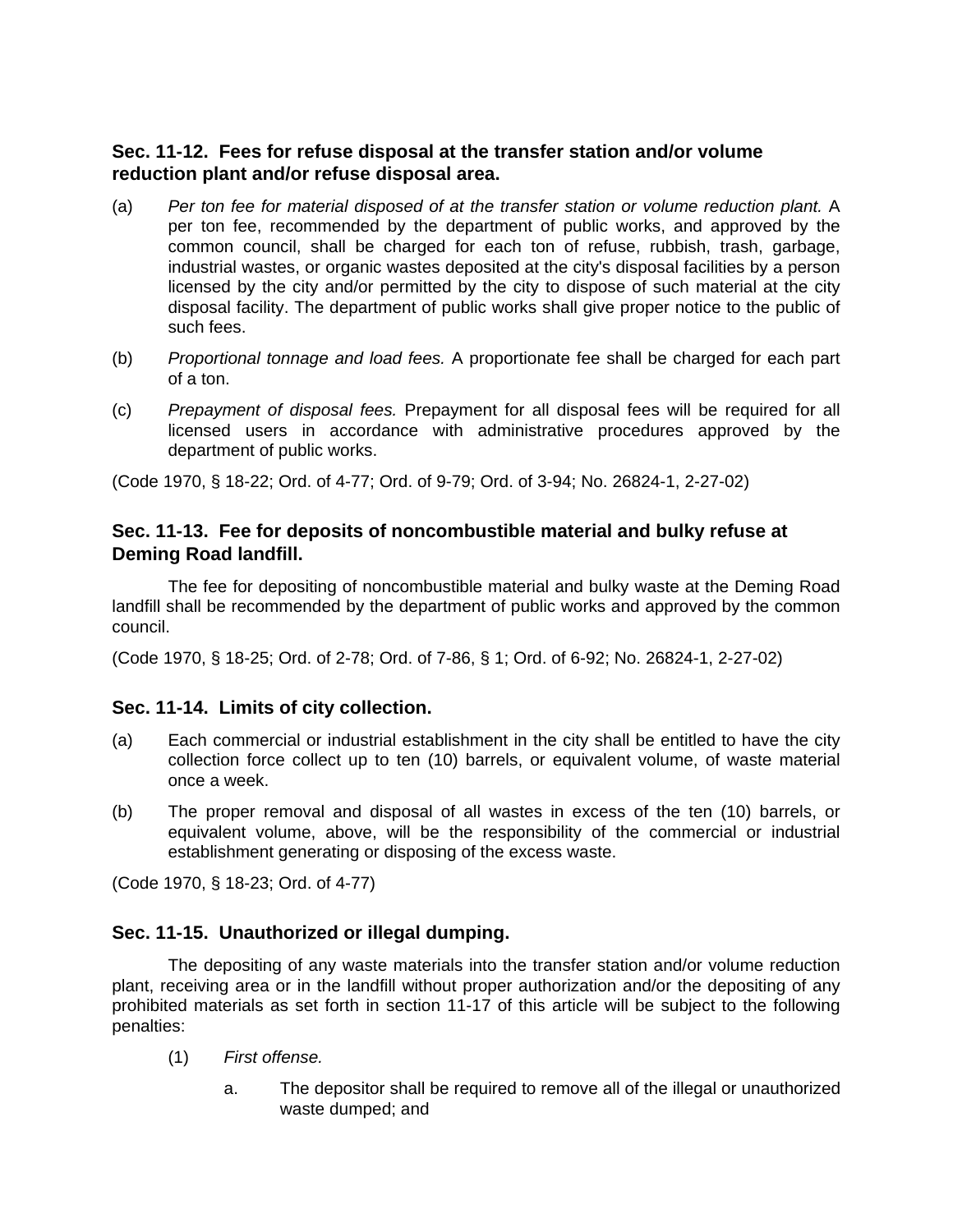- b. The depositor shall be liable for a fine in an amount equal to three (3) times the tipping fee charged by the city for legal disposal or one hundred dollars (\$100.00), whichever is greater.
- (2) *Second offense.* The depositor's privilege to deposit waste material at the transfer station, receiving area or landfill shall be suspended for a period as determined by the director of public works.

(Code 1970, § 18-24; Ord. of 4-77; Ord. of 1-90, § 1; No. 26824-1, 2-27-02)

# **Sec. 11-16. Collection and removal of incombustible rubbish; procedure for removal of incombustible rubbish; penalty; lien.**

- (a) The city shall provide for the collection of incombustible rubbish, as defined in section 11-1 of this chapter. The service procedures for such collections shall be established by the department of public works and approved by the common council. The service will require a call-in, scheduled appointment. Residential one- through four-family buildings and five- and six-family multi-dwelling buildings shall be eligible.
- (b) No person shall place or deposit any incombustible rubbish at the curb at any time other than twelve (12) hours prior to a scheduled pick-up of incombustible rubbish.
- (c) Any person who places or deposits any incombustible rubbish at the curb in violation of the provisions of paragraphs (a) and/or (b) of this section shall be immediately notified by the department of public works to remove said rubbish within five (5) days. If the rubbish is not removed in accordance with the order of the department of public works, said department shall remove, or cause to be removed, any incombustible rubbish which has been placed at the curb. The owner of the property on which incombustible rubbish has been placed shall be obligated to reimburse the City of New Britain for the total costs incurred by the city in removing the rubbish including, but not limited to, costs of collection, costs of hauling and tipping fees.
- (d) In the event the full amount due the city is not paid by such owner within thirty (30) days after receipt of a bill from the city, the department of public works shall cause a lien to be filed against the property and recorded in the New Britain Land Records. Such recordation shall constitute a lien on the property, and shall remain in effect for the amount due, including principal, interest and court costs, if any, until final payment has been made. Such amount due shall be collected in the manner fixed by law for the collection of taxes and shall be subject to a penalty of six (6) per cent in the event the charge is not paid in full on or before the date of the tax bill upon which the charge appears becomes delinquent. Sworn statements recorded in accordance with the provisions of this section shall be prima facie evidence that all legal formalities have been complied with, that the work has been done properly and satisfactorily, and shall be notice to all concerned that the amount of the statement, plus interest, constitutes a charge against the property designated in the statement and that such charge is due and collectible as provided by law.
- (e) Any person who violates the provisions of paragraph (b) of this section shall be guilty of a violation, as defined in section 53a-27 of the Connecticut General Statutes, and subject to a fine not to exceed ninety-nine dollars (\$99.00).

(Ord. of 10-88; Ord. of 4-92 ; No. 26824-1, 2-27-02; Ord. No. 28170-2, 5-5-05; Res. No.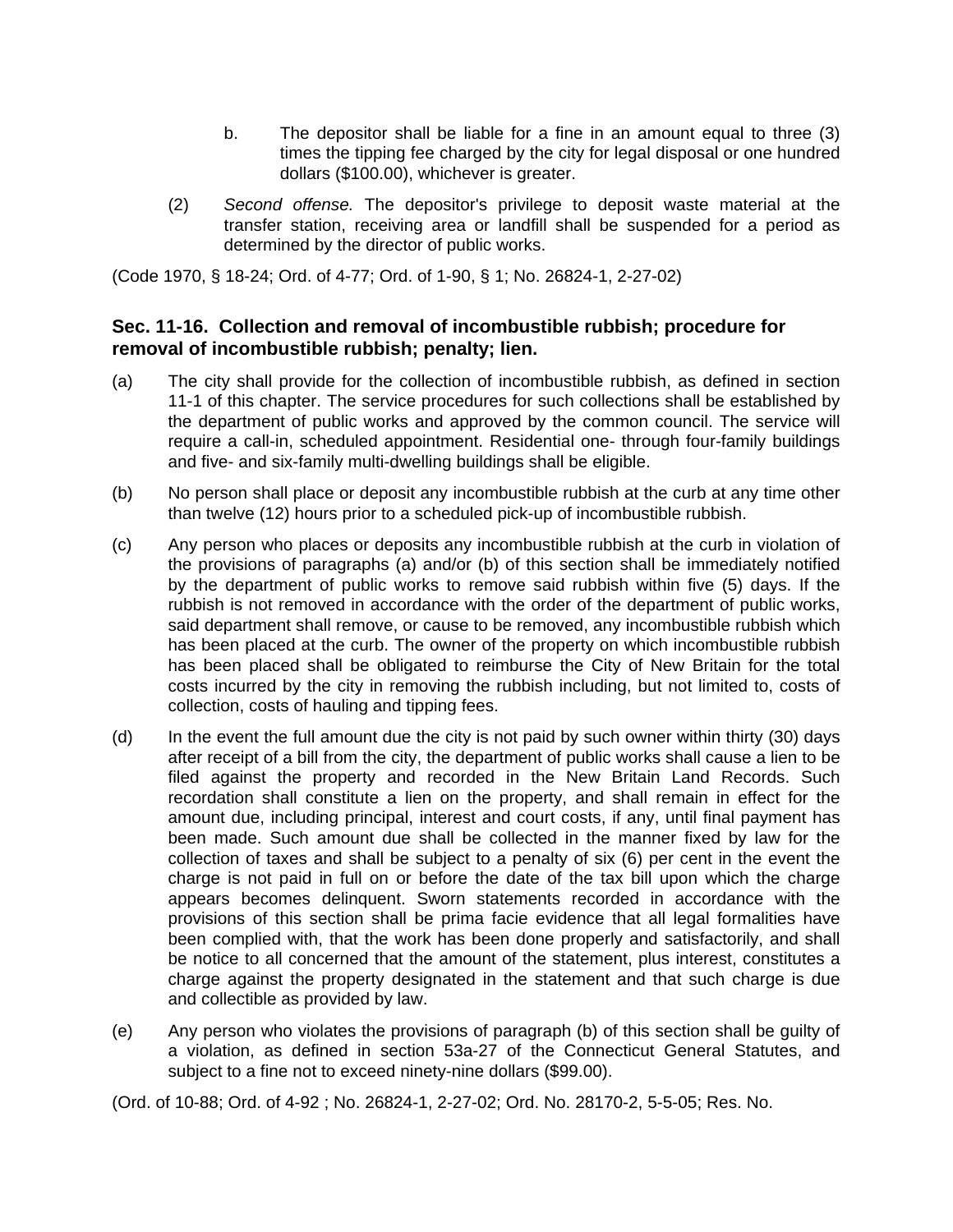29156-2, 6-14-06)

# **Sec. 11-17. Prohibited wastes.**

- (a) No person shall deposit or cause to be deposited the following waste material at the transfer station:
	- (1) Explosives, including, but not limited to, the following:
		- a. Blasting caps;
		- b. Dynamite;
		- c. Fireworks;
		- d. Hand grenades;
		- e. Shotgun shells;
		- f. Any other explosives.
	- (2) Liquid wastes, including, but not limited to, the following:
		- a. Acetate;
		- b. Acids;
		- c. Alcohol;
		- d. Caustics;
		- e. Ether;
		- f. Gasoline;
		- g. Hydraulic oil;
		- h. Inflammable or volatile liquids;
		- i. Leachate;
		- j. Naphtha;
		- k. Paints;
		- l. Petroleum;
		- m. Sewage sludge;
		- n. Sewage or process wastewaters;
		- o. Solvents;
		- p. Turpentine.
	- (3) Demolition debris, including, but not limited to the following:
		- a. Aggregate;
		- b. Asbestos;
		- c. Brick;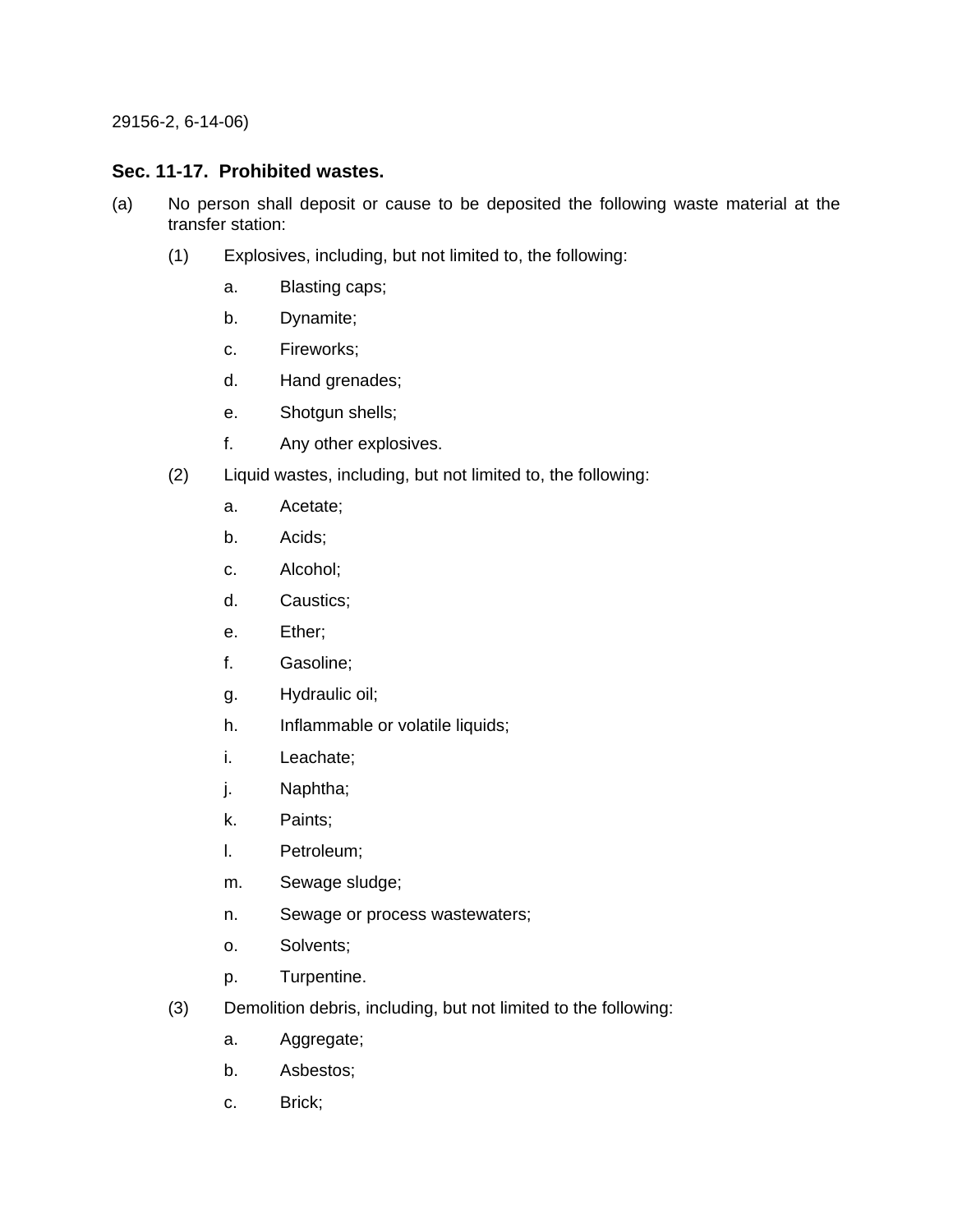- d. Cement;
- e. Gravel;
- f. Plaster;
- g. Roofing materials;
- h. Sand;
- i. Sheetrock;
- j. Soil;
- k. Stone;
- l. Structural clay products;
- m. Other noncombustible demolition debris.
- (4) Miscellaneous materials, including, but not limited to, the following:
	- a. Ashes;
	- b. Asphalt;
	- c. Foundry sand;
	- d. Offal;
	- e. Pressurized containers;
	- f. Sealed drums;
	- g. Tar;
	- h. Fused plastic resin.
- (5) Motor vehicles/machinery, including, but not limited to, the following:
	- a. Motor vehicle parts;
	- b. Any large machinery.
- (6) Pathological or infectious waste, such as needles, body fluid items or bloodstained items.
- (7) Radioactive waste.
- (8) Logs which are larger than three (3) feet in length and six (6) inches in diameter.
- (b) No person shall deposit, or cause to be deposited the following materials at the landfill area:
	- (1) Explosives, including, but not limited to, the following:
		- a. Blasting caps;
		- b. Dynamite;
		- c. Fireworks;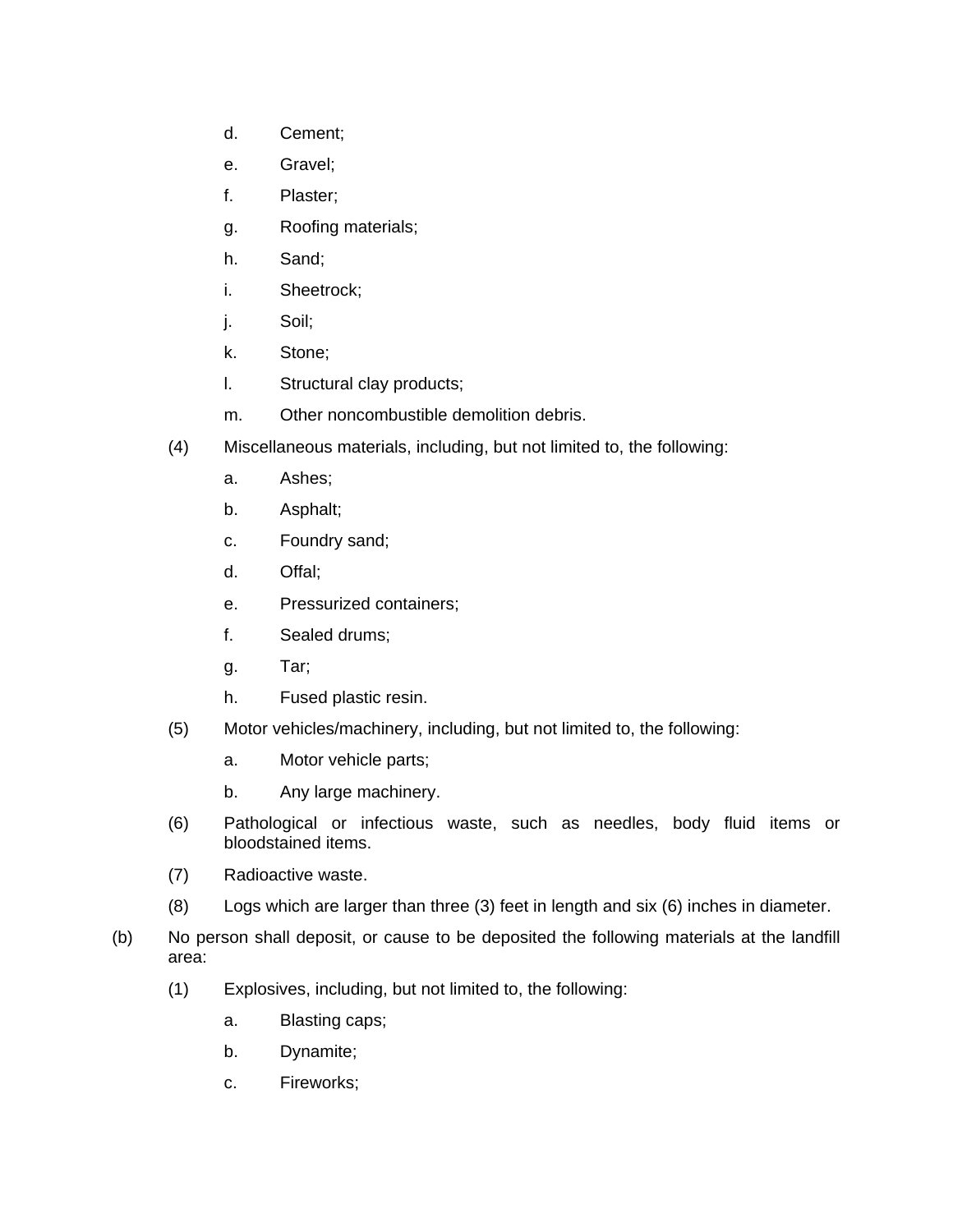- d. Hand grenades;
- e. Shotgun shells;
- f. Any other explosives.
- (2) Liquid wastes, including, but not limited to, the following:
	- a. Acetate;
	- b. Acids;
	- c. Alcohol;
	- d. Caustics;
	- e. Ether;
	- f. Gasoline;
	- g. Hydraulic oil;
	- h. Inflammable or volatile liquids;
	- i. Leachate;
	- j. Naphtha;
	- k. Paints;
	- l. Petroleum;
	- m. Sewage sludge;
	- n. Sewage or process wastewaters;
	- o. Solvents;
	- p. Turpentine.
- (3) Motor vehicles/machinery, including, but not limited to, the following:
	- a. Motor vehicle parts;
	- b. Any large machinery;
	- c. All fuel tanks.
- (4) Pathological or infectious waste, such as needles, body fluid items or bloodstained items.
- (5) Radioactive waste.
- (6) Tree stumps.
- (7) Recyclable wastes as defined by P.A. 87-544, or any amendments thereto, and any regulations promulgated thereunder.
- (8) Asbestos demolition waste.
- (9) Tires.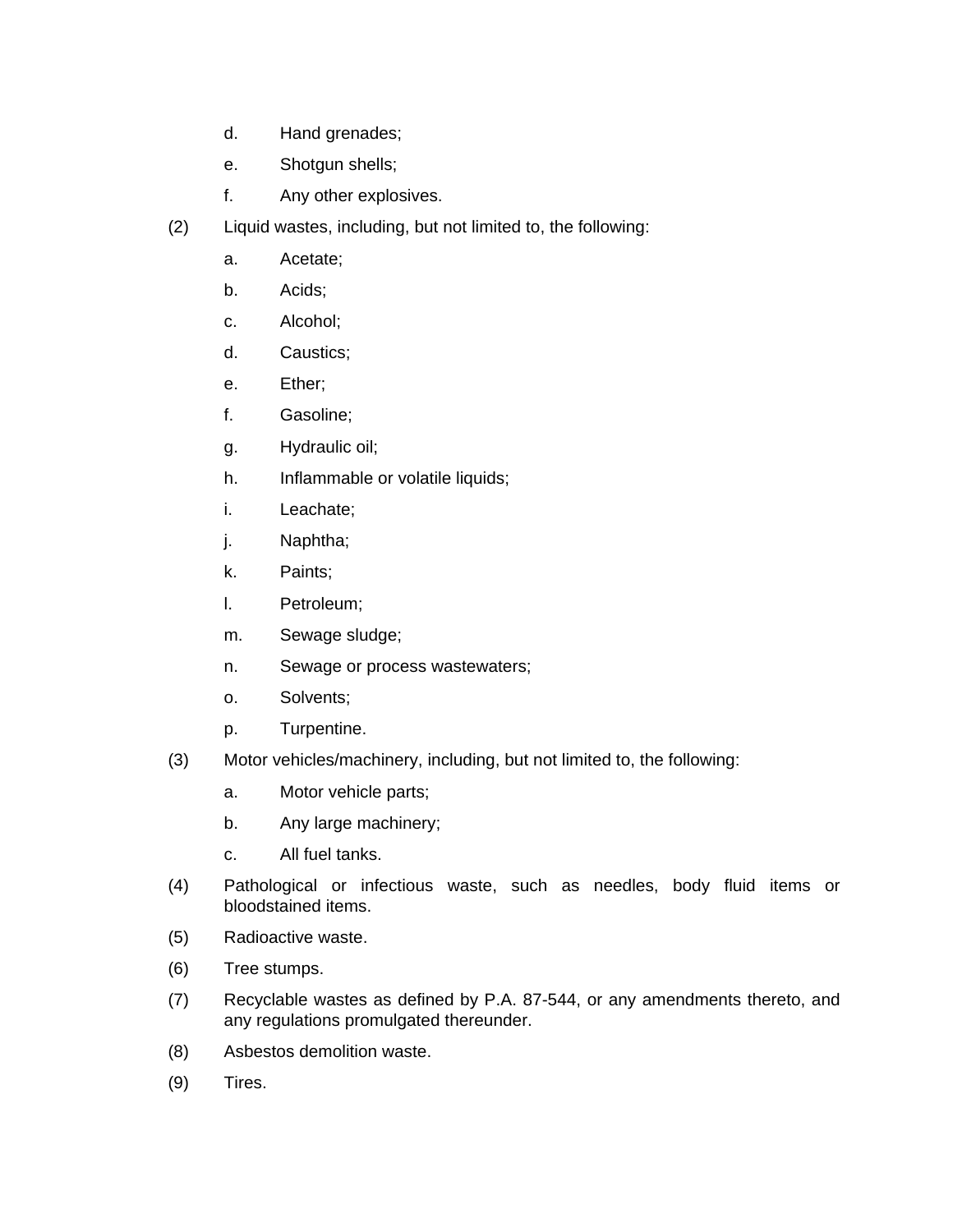(Ord. of 1-90, § 2; Ord. of 3-90; No. 26824-1, 2-27-02)

**Editor's note:** The provisions of § 11-17, added by § 2 of an ordinance adopted Jan. 1990, were effective upon publication of the ordinance, except for subsections 11-17(a)(10) and (b)(7), which became effective as of Jan. 1, 1991, pursuant to § 3 of the ordinance.

## **Sec. 11-18. Disposal of tires; fees.**

- (a) No tires shall be disposed of or deposited at any landfill site, any transfer station or anywhere within the city or on any property owned or maintained by the city except in an area designated by the department of public works.
- (b) Nonresidents will not be permitted to dispose of tires at any landfill or transfer station operated by the city.
- (c) New permit residents will be permitted to dispose of tires from personal automobiles or small trucks, at no charge, up to a maximum of ten (10) tires per household per year. The fee for tires in excess of ten (10) tires per household per year shall be in accordance with the fee schedule set forth in paragraph (d) of this section.
- (d) Commercial users doing business in the city will be permitted to dispose of up to a maximum of twenty (20) tires per week. The fee for disposal of such tires shall be in accordance with the fee schedule set as recommended by the Department of Public Works and determined by the common council and published by the department of public works.
- (e) Any person disposing of tires in violation of this section shall be fined fifty dollars (\$50.00). Each tire disposed of in violation of this section shall constitute a separate offense and shall subject the violator to a separate fine.

(Ord. of 4-90; No. 26824-1, 2-27-02)

Secs. 11-19--11-30. Reserved.

# **ARTICLE II. LITTER\***

\_\_\_\_\_\_\_\_\_\_

\_\_\_\_\_\_\_\_\_\_

**\*Cross references:** Littering streets prohibited, § 21-10.

## **Sec. 11-31. Throwing or depositing in public places prohibited.**

No person shall throw or deposit litter on any street, sidewalk or other public place, except in public receptacles, in authorized private receptacles, or in official city disposal sites. No person shall deposit household garbage in any public receptacle.

(Code 1970, § 18-12; No. 26824-1, 2-27-02)

**Cross references:** Streets, sidewalks and public places, Ch. 21.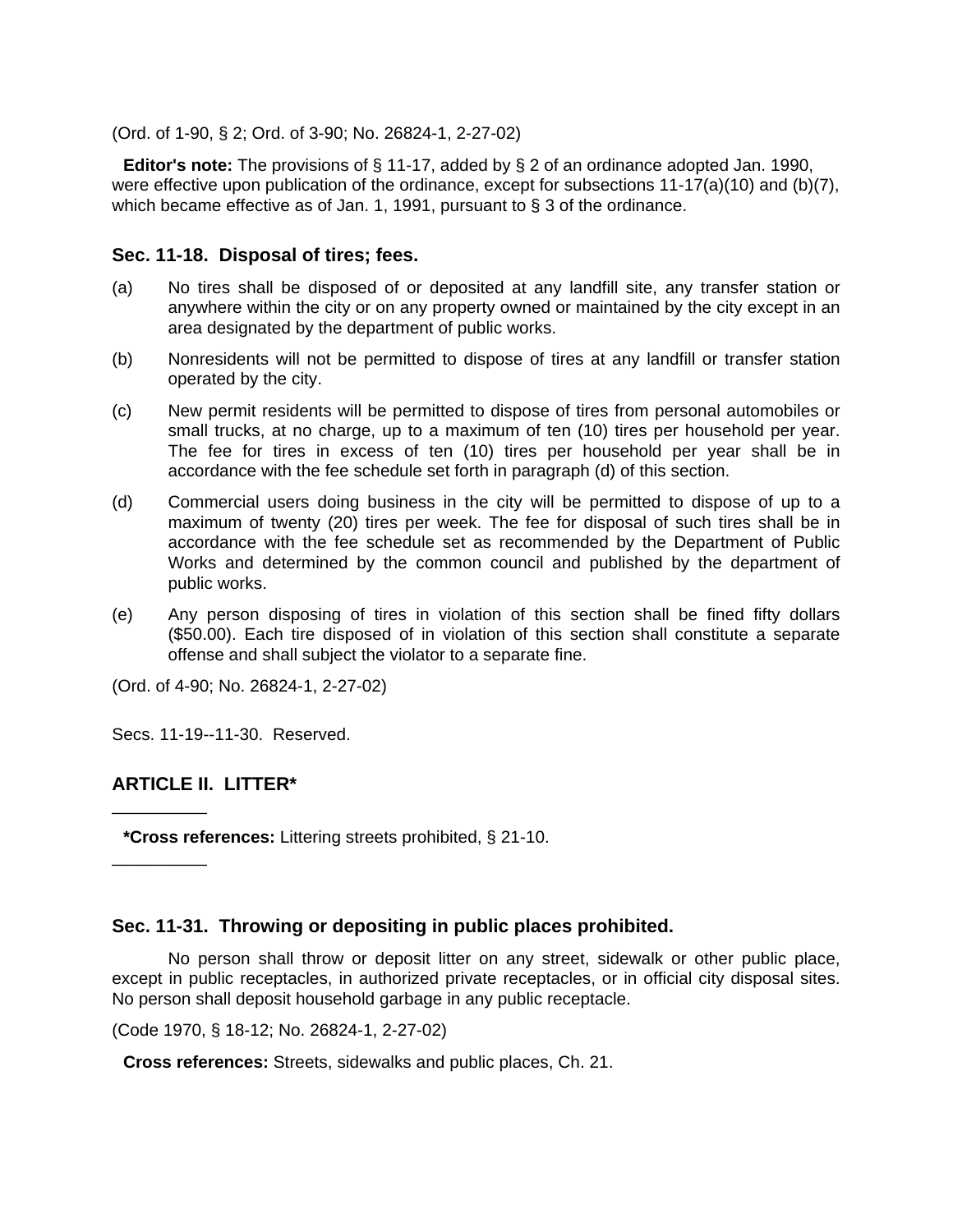### **Sec. 11-32. Placement in receptacles.**

Persons placing litter in public receptacles or in authorized private receptacles shall do so in such a manner as to prevent the litter from being carried or deposited by the elements on any public or private property.

(Code 1970, § 18-13)

## **Sec. 11-33. Sweeping into gutters prohibited.**

No person shall sweep into or deposit in any gutter, street or other public place the accumulation of litter from any building, lot, sidewalk or driveway. Persons owning or occupying property shall keep the sidewalk in front of their premises free of litter.

(Code 1970, § 18-16)

# **Sec. 11-34. Throwing from vehicles prohibited.**

No person, while in a vehicle, shall throw or deposit litter upon any street, public place or private property.

(Code 1970, § 18-17)

## **Sec. 11-35. Thick loads causing.**

No person shall drive or move any truck or other vehicle within the city unless such vehicle is so constructed or loaded as to prevent any load, contents or litter from being blown or deposited upon any street or other public place. No person shall drive or move any truck or other vehicle within the city if the wheels or tires of such vehicle will deposit mud, dirt or any other foreign matter upon a street or other public place.

(Code 1970, § 18-18)

**Cross references:** Motor vehicles and traffic, Ch. 15.

## **Sec. 11-36. Throwing in bodies of water prohibited.**

No person shall throw or deposit litter in any fountain, pond, lake, stream or other body of water within the city.

(Code 1970, § 18-19)

## **Sec. 11-37. Depositing or accumulating on private property.**

No person shall throw or deposit litter on any private property. The owner or person in control of any private property shall maintain the premises free of litter. This section shall not prohibit the storage of litter in authorized private receptacles for collection.

(Code 1970, § 18-20)

## **Sec. 11-38. Clearing from vacant private property.**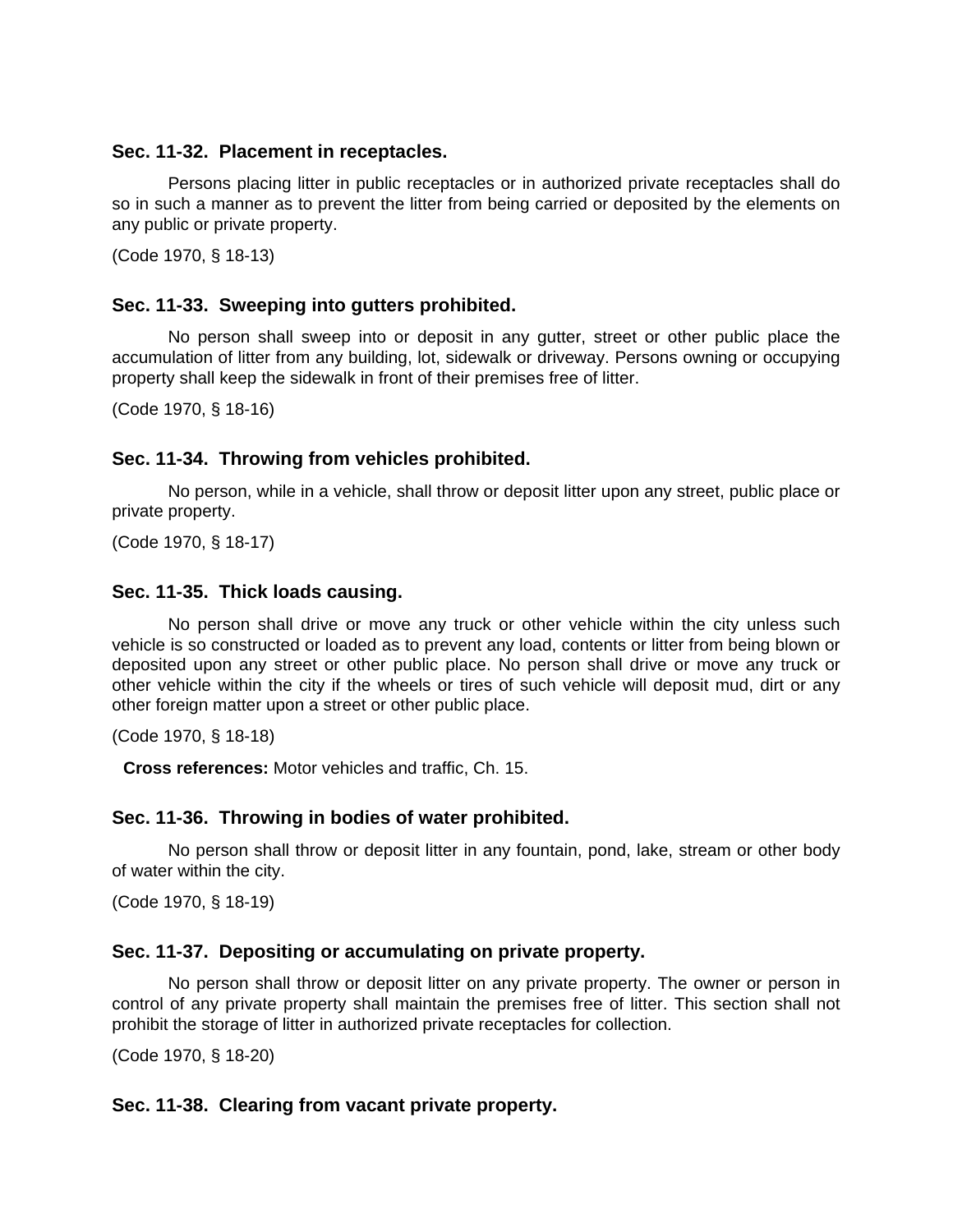- (a) *Notice to remove.* The director of health is authorized to notify the owner of any open or vacant private property or his agent, to properly dispose of litter located on such owner's property which is dangerous to public health, safety or welfare. Such notice shall be by registered mail and addressed to such person at his last known address.
- (b) *Removal by city upon owner's non-compliance with notice.* The director of health is authorized to have such litter removed upon the failure of such owner or agent to properly dispose of such litter within two (2) days after receipt of the written notice provided for in paragraph (a) of this section or within five (5) days after the date of such notice if the notice is returned to the city post office due to failure of delivery, provided the notice was properly addressed.
- (c) *Charge for removal by city to be included in tax bill.* When such litter has been removed by the city or at its expense, this cost together with accrued interest at the rate of six (6) per cent per annum from the date of the completion of the work shall be charged to such owner on the next regular tax bill forwarded to him by the city, unless sooner paid by such owner. Such charge shall be due and payable at the time of payment of such tax bill.
- (d) *Lien for costs of removal by city.* When the full amount due the city is not paid by such owner within thirty (30) days after the disposal of such litter, as provided for in paragraphs (a) and (b) of this section, a sworn statement showing the cost and expense incurred for the work, the date the work was completed and the location of the property involved, shall be recorded in the office of the clerk by the director of health. Such recordation shall constitute a lien on the property, and shall remain in effect for the amount due, including principal, interest and court costs, if any, until final payment has been made. Such amount due shall be collected in the manner fixed by law for the collection of taxes and shall be subject to a penalty of six (6) per cent in the event the charge is not paid in full on or before the date the tax bill upon which the charge appears becomes delinquent. Sworn statements recorded in accordance with the provisions of this section shall be prima facie evidence that all legal formalities have been complied with, that the work has been done properly and satisfactorily, and shall be notice to all concerned that the amount of the statement, plus interest, constitutes a charge against the property designated in the statement and that such charge is due and collectible as provided by law.

(Code 1970, § 18-21)

# **Sec. 11-39. Penalty for violation.**

Any person violating any of the provisions of this article shall be fined ninety-nine dollars (\$99.00). Each violation shall constitute a separate offense and shall be punishable as such. Each day an owner of property liable for clearing litter under the provisions of section 11-38 of this article shall fail to remove litter as ordered shall constitute a separate offense and shall subject said owner for the fine set forth herein in addition to charges incurred for removal of litter by the city.

(Ord. of 11-95)

Secs. 11-40--11-50. Reserved.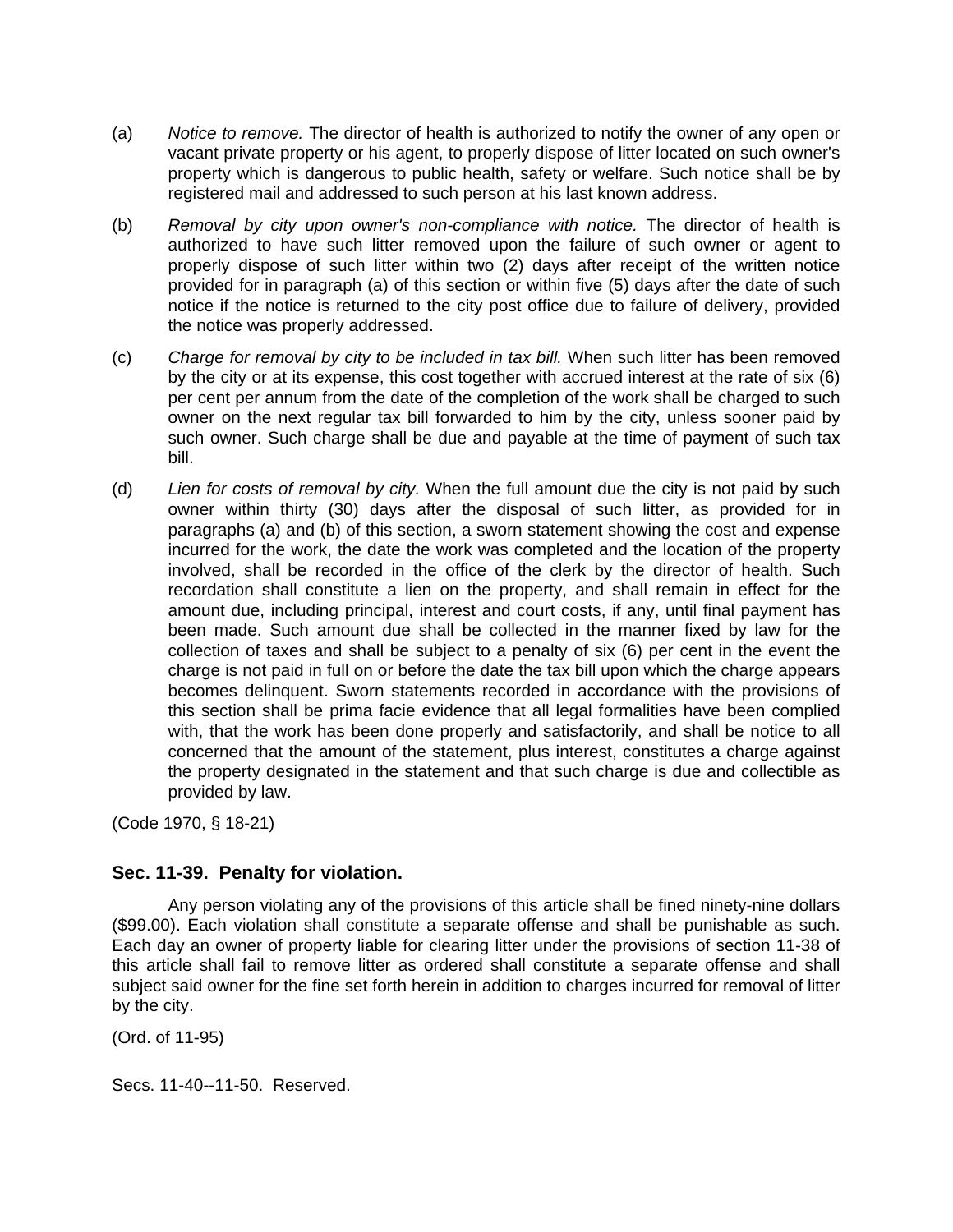# **ARTICLE III. TRASH COLLECTORS**

### **Sec. 11-51. License--Required to collect and transport wastes.**

Any person, except the public collector under contract with the city, collecting, hauling, transporting or moving trash, rubbish, refuse, garbage, industrial wastes or organic wastes within the limits of the city shall be required to license each vehicle used in the hauling, transporting, or moving of trash, rubbish, refuse, garbage, industrial wastes or organic wastes whether as a service for profit or as part of the commercial, industrial or manufacturing process in eliminating industrial or commercial wastes, such licenses to be issued by the department of public works annually.

(Code 1970, § 2-260.2(A); Ord. of 10-70; No. 26824-1, 2-27-02)

**Cross references:** Licenses, permits and miscellaneous business regulations, Ch. 14.

### **Sec. 11-52. Same--Fee.**

A yearly fee shall be paid in advance for each set of vehicle license plates by persons offering trash, rubbish, refuse, garbage, industrial wastes or organic wastes removal as a service for profit. The same fees shall also be paid per vehicle license plates for any commercial, manufacturing or industrial concern which uses its own vehicles as a means of transporting its own trash, rubbish, refuse, garbage, industrial wastes or organic matter in lieu of having a city or private collection. The permit license fee shall be recommended by the department of public works and approved by the common council and published by the department of public works.

(Code 1970, § 2-260.2(B); Ord. of 10-70; No. 26824-1, 2-27-02)

#### **Sec. 11-53. Reserved.**

**Editor's note:** Item No. 26824-1, an ordinance adopted on Feb. 27, 2002, deleted § 11-53. Former § 11-53 pertained to the temporary hauling license and derived from the Code of 1970 and an ordinance adopted in Oct. of 1970.

#### **Sec. 11-54. Reserved.**

**Editor's note:** Item No. 26824-1, an ordinance adopted on Feb. 27, 2002, deleted § 11-54. Former § 11-54 pertained to fees for temporary hauling licenses and derived from the Code of 1970 and ordinances adopted in Oct. of 1970 and Feb. of 1994.

#### **Sec. 11-55. Suspension or revocation of licenses.**

The director of public works shall have the power to suspend or revoke any license issued under this article for any violation of any part of this article and/or written rules and regulations concerning the collection and disposal of trash, rubbish, refuse, garbage, industrial wastes or organic wastes as set forth by the department of public works and the department of health. Suspension or revocation of license shall not be in lieu of fines as set forth above but may be in addition to the above fines.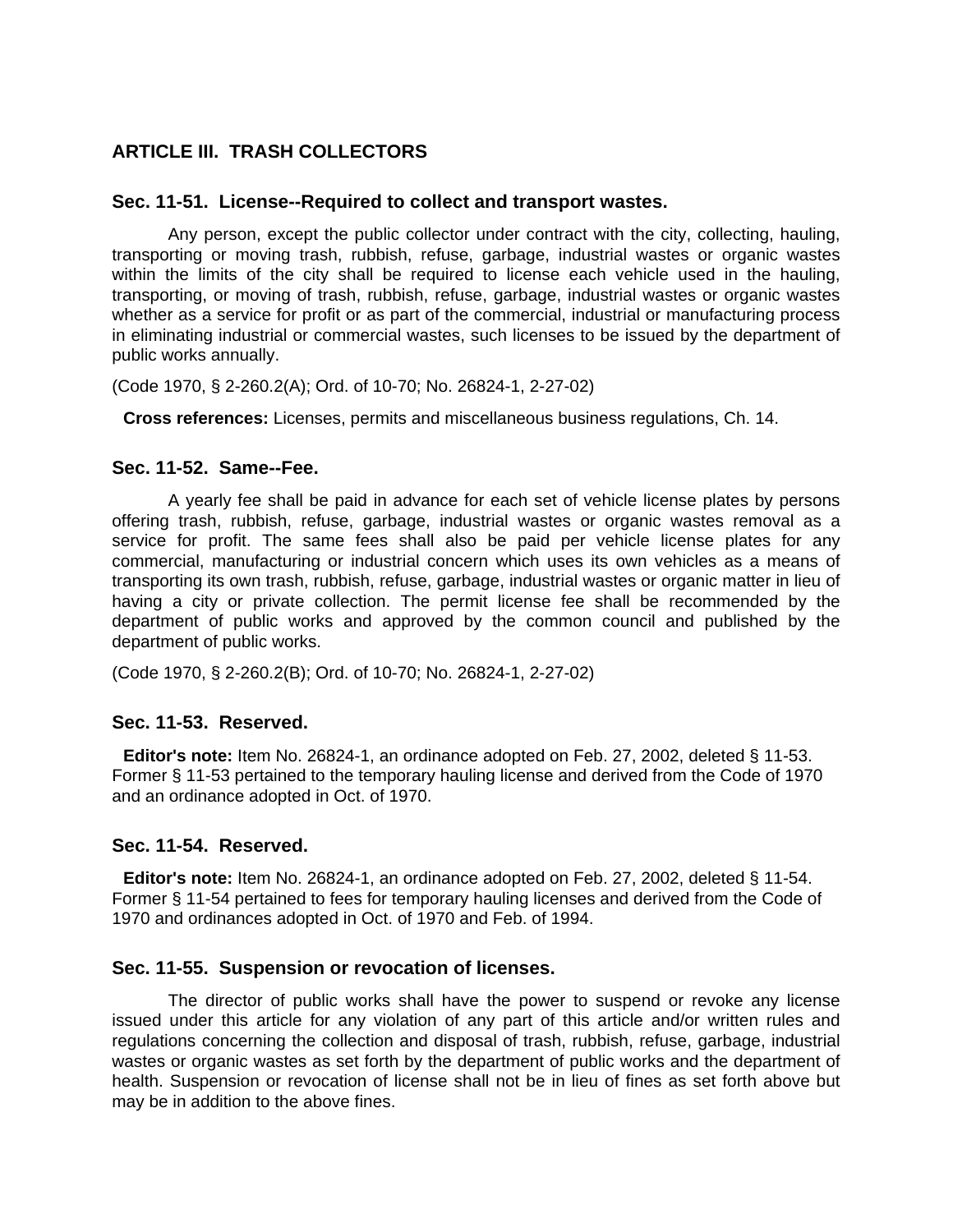(Code 1970, § 2-260.2(I); Ord. of 10-70)

# **Sec. 11-56. Private collectors required to file routes.**

Each private collector so licensed for collection of trash, rubbish, refuse, garbage, industrial wastes or organic wastes within the city shall file in writing at the time of application for license the route and/or routes and the number of stops he expects to make on the route or routes within the limits of the city. Also he shall be required to file in writing, within one week any change in the route or routes or in the number of stops made. This provision shall not apply to commercial, industrial or manufacturing concerns that operate from one or two (2) locations within the city as part of business.

(Code 1970, § 2-260.2(E); Ord. of 10-70)

# **Sec. 11-57. Vehicles used for hauling.**

- (a) *Yearly inspection before license renewal.* Each year before the renewal application for the license can be submitted, each vehicle intended for the use of hauling trash, rubbish, refuse, garbage, industrial wastes or organic wastes, shall be inspected by the public works department for compliance with standards established by the director of public works to determine the suitability of such vehicle.
- (b) *License plate to be displayed.* Each vehicle licensed under this article shall display the license plates on the forward, outside part of the vehicle body on both sides of the vehicle. Any vehicle failing to display such license shall be in violation of this article and subject to the penalties set forth for violations of this article.

(Code 1970, § 2-260.2(F); Ord. of 10-70)

**Cross references:** Motor vehicles and traffic, Ch. 15.

## **Sec. 11-58. Rules of director of public works.**

The director of public works shall establish and enforce rules and regulations covering the storage, collection, removal and disposal of garbage, refuse, commercial and industrial wastes and salvageable materials, and the suitability of vehicles used for same.

(Code 1970, § 2-260.2(G); Ord. of 10-70)

## **Sec. 11-59. Out of town wastes.**

No person shall transport waste originating outside the city to within the city for disposal at city facilities or elsewhere, at any time.

```
(Code 1970, § 2-260.2(H); Ord. of 10-70)
```
## **Sec. 11-60. Carriers of refuse; insignia.**

- (a) No person except the city refuse collector or contractor shall collect or carry refuse within the limits of the city, except as provided in this article.
- (b) The city refuse collector or contractor shall place upon his trucks and equipment such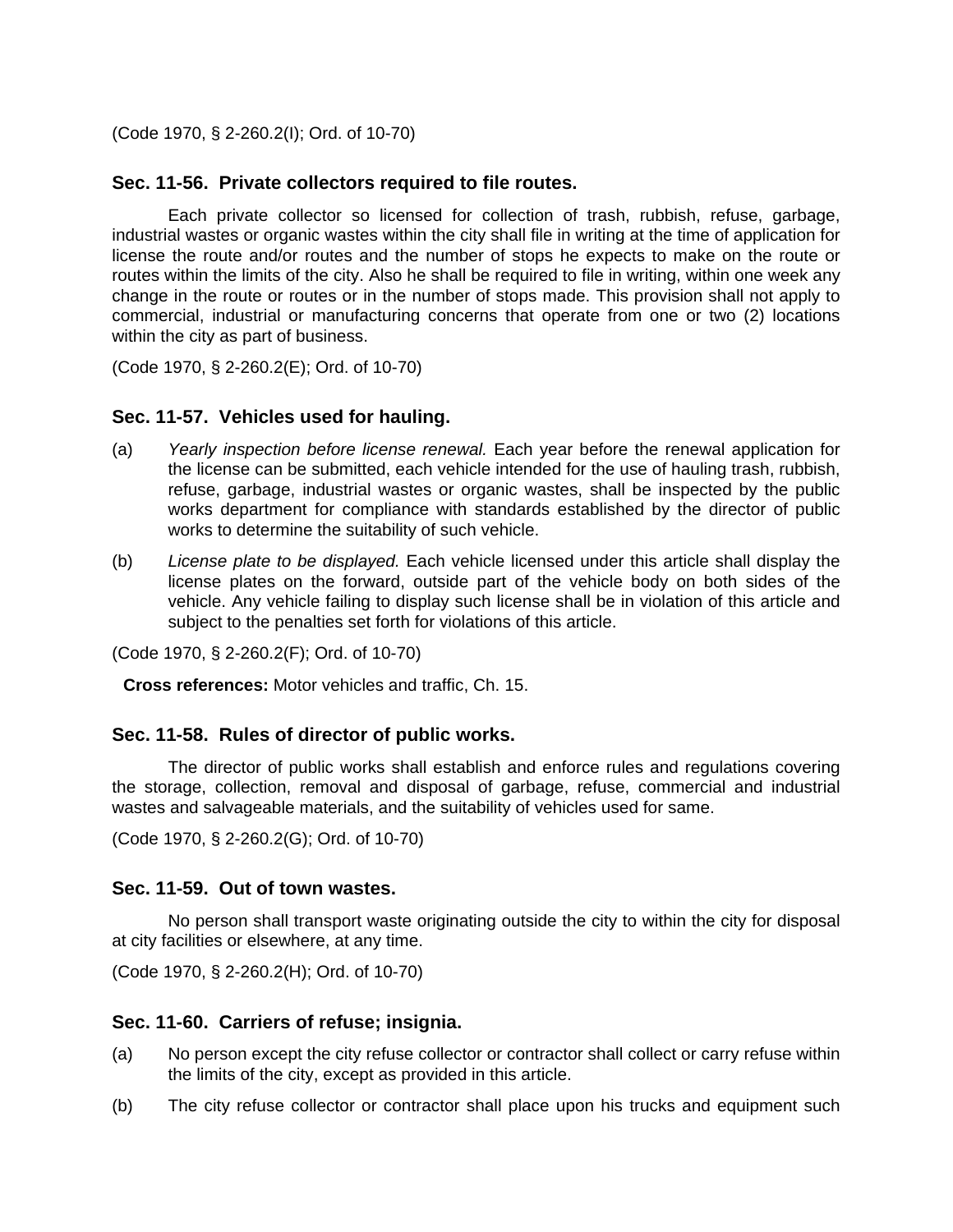suitable insignia as shall be specified by the department of public works, designating that he is the duly authorized city refuse collector or contractor.

(Code 1970, § 2-260.1; Ord. of 9-70; No. 26824-1, 2-27-02)

Secs. 11-61--11-70. Reserved.

# **ARTICLE IV. SOLID WASTE DISPOSAL\***

**\*Editor's note:** An ordinance of Dec. 1990 amended §§ 11-71--11-77 and added §§ 11-78--11-87 to read as set out herein. Previously, §§ 11-71--11-77 pertained to similar subject matter and derived from an ordinance of Aug. 1985.

**Sec. 11-71. Purpose.**

This ordinance is adopted by the City of New Britain as part of a long term plan for safe and sanitary disposal of solid waste, and to establish measures to assure compliance of persons within the town boundaries and of collectors with the requirements of state statute for separation, collection, purchasing and marketing of recyclable solid waste.

(Ord. of 12-90)

\_\_\_\_\_\_\_\_\_\_

\_\_\_\_\_\_\_\_\_\_

#### **Sec. 11-72. Definitions.**

[The following words, terms and phrases, when used in this article, shall have the meanings ascribed to them in this section, except where the context clearly indicates a different meaning:]

*Acceptable solid waste* means the type of solid waste normally collected and disposed of in the town, including, but not limited to, garbage, trash, rubbish, refuse, offal, beds, mattresses, sofas, bicycles, baby carriages, automobile or small vehicle tires as well as processible portions of commercial and industrial solid waste and logs if no more than three (3) feet long and/or six (6) inches in diameter, branches, leaves, twigs, grass and plant cuttings; excepting however, unacceptable waste and hazardous waste.

*Cardboard* means corrugated boxes and similar corrugated and kraft paper materials which have a minimum of contamination by food or other material.

*Center* means the Tunxis Regional Processing Center located within the town.

*Collector* means any person who holds himself out for hire to collect, haul, transport or dispose of solid waste or recyclable solid waste from residential, business, commercial or other establishments.

*Commercial solid waste hauler* means any person, firm or corporation whose principal business activity is collecting, picking up and/or transporting solid waste and depositing or dumping the same in the town dump, transfer station, or recycling center by means of a vehicle or vehicles capable of hauling said materials.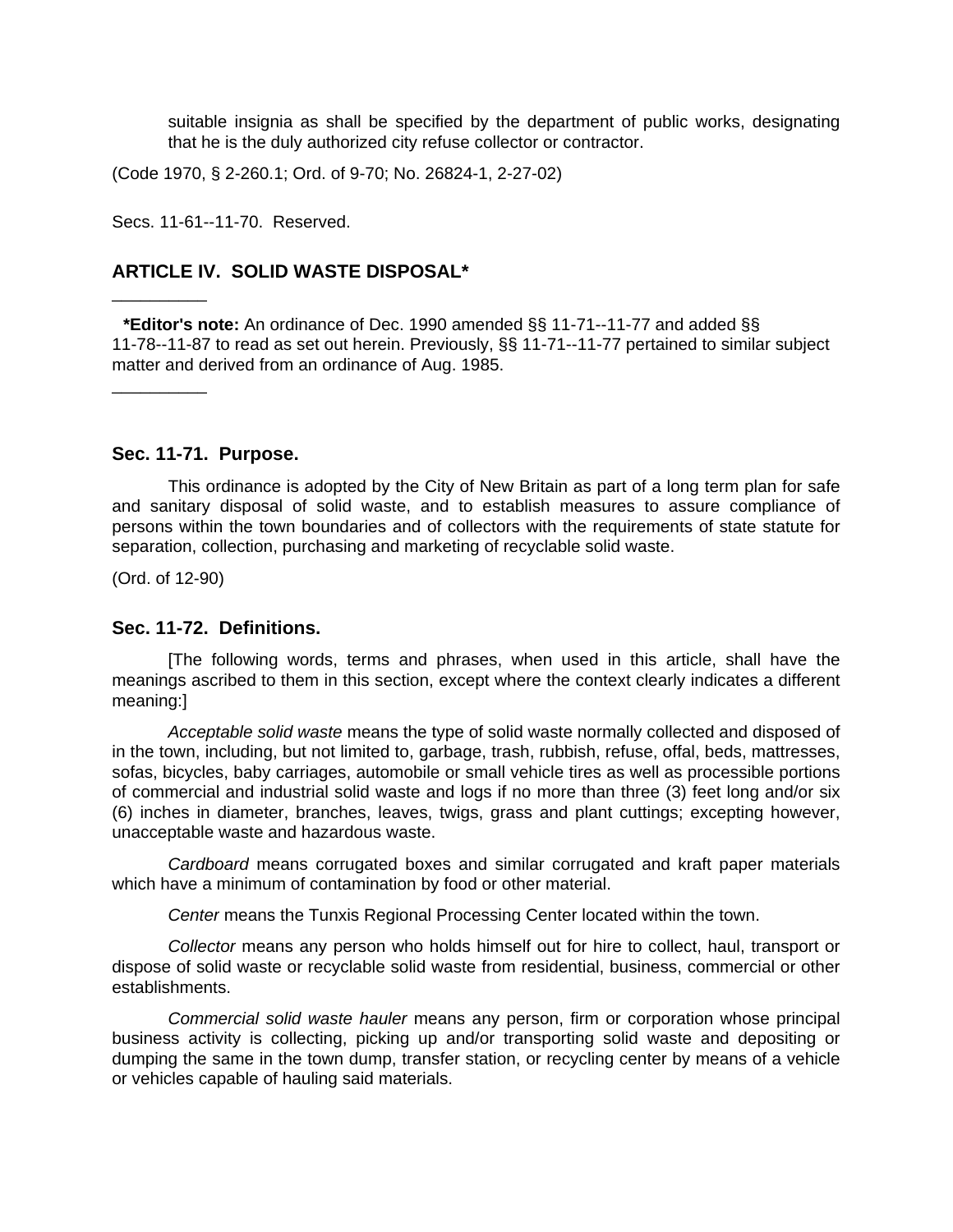*Dry-cell battery* means any devices used for generating electric current through a chemical reaction, including but not limited to nickel-cadmium batteries, carbon batteries, and alkaline batteries.

*Garbage* means animal, vegetable, or other organic wastes resulting from the handling, preparation, cooking, serving or consumption of food.

*Glass food container* means any glass bottle or jar of any size or shape used to package food or beverage products suitable for human or animal consumption.

*Grass clippings* means grass and other trimmings from the care of a lawn, with a minimum of contamination by pesticides.

*HDPE plastic container* means any high density polyethylene bottle or jar of any size or shape used to package food or household laundry products.

*Hazardous waste* means that portion of solid waste as defined in the service agreement for the operation of the Bristol trash-to-energy plant and includes that portion of solid waste which by reason of its composition or characteristic is:

- (1) Hazardous waste as defined in the Solid Waste Disposal Act, 42 U.S.C. Section 690 et seq. and the regulations thereunder, or in Section 22a-209-1 of the Regulations of Connecticut State Agencies and any succeeding legislation or regulations or amendments to the foregoing; or
- (2) Any other materials which any governmental agency or unit having appropriate jurisdiction shall determine from time to time is harmful, toxic or dangerous, or otherwise ineligible for disposal through a resource recovery facility.

*Leaves* mean the foliage of trees, bushes, and other plants with a minimum of contamination by rocks, sticks or branches, and pesticides.

*Magazines* mean catalogues, magazines, or other similar printed matter.

*Metal food container* means any aluminum, bi-metal, tin-plated steel, or other metallic can, plate or tray of any size or shape used to package food or beverage products suitable for human or animal consumption. Clean aluminum foil is also included in this category.

*Municipal solid waste* means that portion of the solid waste stream suitable for disposal as determined by the Department of Environmental Protection of the State of Connecticut.

*Newspaper* means any used or discarded newsprint which has a minimum of contamination by food or other material. Newspapers shall be considered to have a minimum of contamination if they have not been exposed to substances rendering them unusable for recycling.

*Office paper* means any used or discarded high-grade white paper and manila paper, including but not limited to, paper utilized for file folders, tab cards, writing, typing, printing, computer printing, and photo-copying, which is suitable for recycling and which has a minimum of contamination.

*PET Plastic food container* means any polyethylene terephthalate container of any size or shape used to package beverages.

*Person* means an individual, natural person, corporation, trust, estate, partnership, association, joint venture, government, governmental subdivision or agency, or any other legal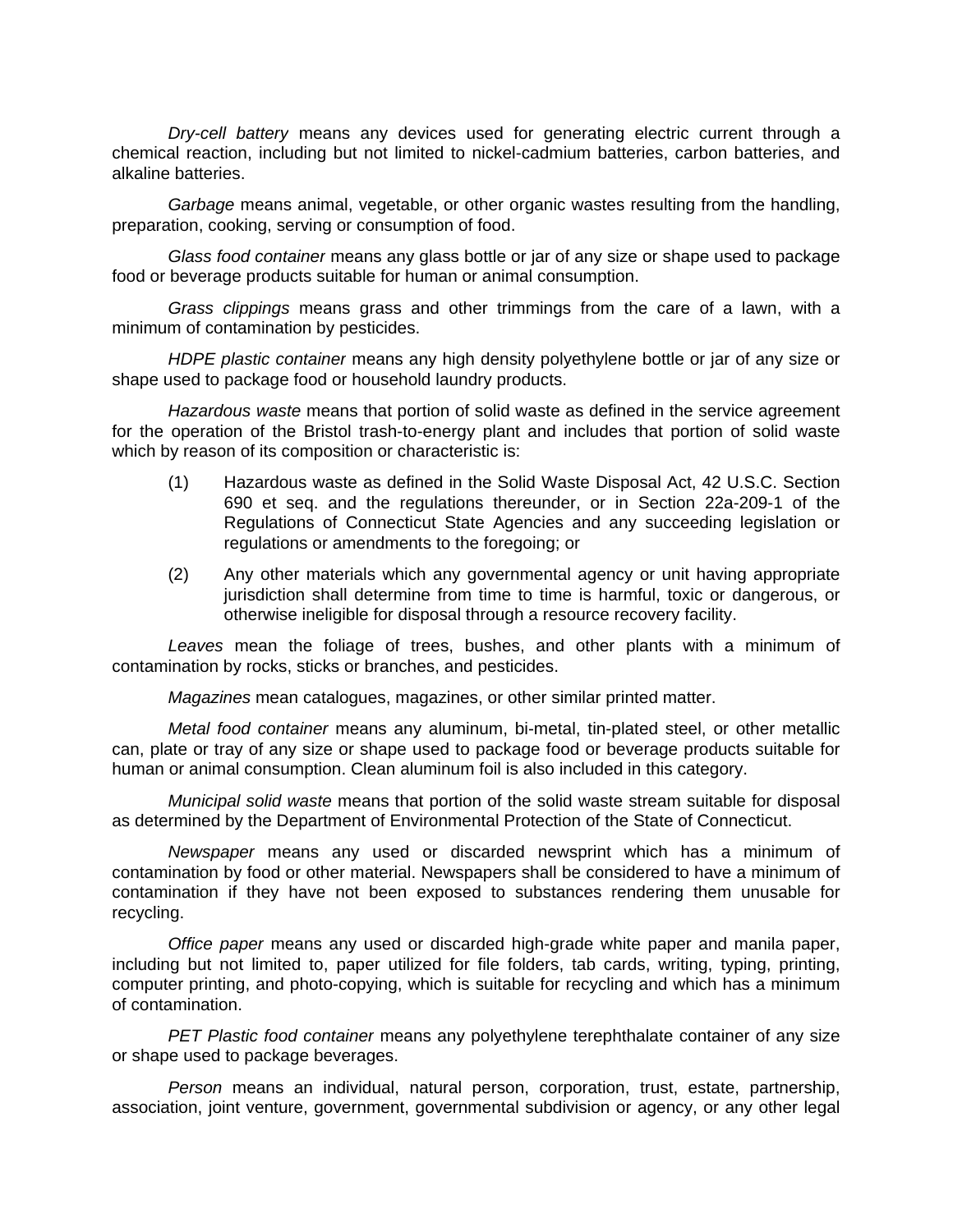entity.

*Recyclable solid waste* means the type of solid waste normally generated, collected or disposed of in the town, which is or has been designated by the commissioner of environmental protection to be recycled including, but not limited to: cardboard, glass food and beverage containers, metal food and beverage containers, newspapers, waste oil, leaves and storage batteries, excepting unacceptable waste and hazardous waste.

*Recycle* means to separate or divert an item or items from the solid waste stream for the purposes of processing it, causing it to be processed, or storing it for later processing into a material product, including the production of compost, in order to provide for disposition of the item or items in manner, other than incineration or landfilling, which will best protect the environment. Nothing in this definition shall preclude the use of waste as fuel in an oil burner, or waste tires as fuel in an incinerator.

*Recycling box* means any container designated as a recycling container by the director of public works.

*Refuse* means garbage and rubbish.

*Residential property* means real estate containing one or more dwelling units but shall not include hospitals, motels, hotels or college dormitories.

*Residue* means solid waste remaining after any recycling facility holding a permit has processed the waste, but excluding wastes which are toxic or hazardous.

*Rubbish* means that portion of municipal solid waste that is not garbage.

*Scrap metal* means used or discarded items which consist predominantly of ferrous metals, aluminums, brass, copper, lead, chromium, tin, nickel or alloys thereof, including but not limited to, white goods.

*Scrap tires* means discarded rubber or synthetic rubber tires used by or manufactured for vehicles, including but not limited to, automobiles, trucks, buses and trailers.

*Solid waste* means all discarded materials or substances, including but not limited to garbage, refuse, sludges from air or water pollution control facilities or water supply treatment facilities, rubbish, ashes, contained gaseous materials, incinerator residue, demolition and construction debris, offal and other discarded materials and substances resulting from industrial, commercial, mining and agricultural operations and from community activities, but not including sewage and other highly diluted water-carried materials or substances and those in gaseous form or solid or dissolved materials in irrigation return flows or industrial discharges, or source, special nuclear or by-product materials within the meaning of the Atomic Energy Act of 1954, as amended.

*Storage battery* means batteries used in motor vehicles, airplanes, boats, recreational vehicles, tractors, and like applications, or other lead acid batteries.

*Town* means the City of New Britain.

*Transfer station* means the town's solid waste transfer facility, area or areas as designated by the department of public works.

*Unacceptable waste* means that portion of solid waste as defined in the service agreement for the operation of the Bristol trash-to-energy plant and includes that portion of solid waste, excluding hazardous waste, but including without limitation, explosives, pathological and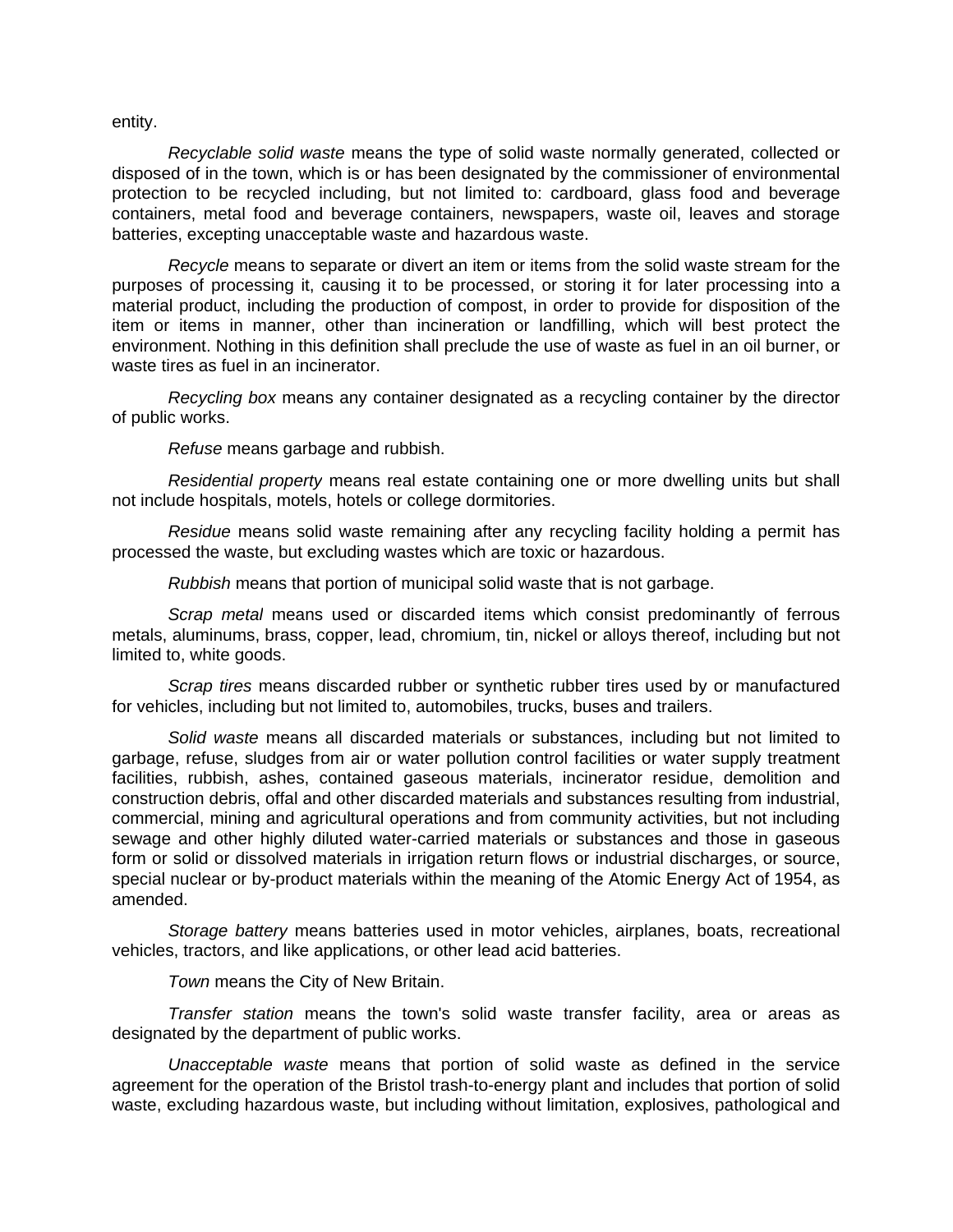biological waste, radioactive materials, ashes, foundry sand, sewage sludge (unless processed to permit incineration), cesspool and other human waste, human remains and animal carcasses, motor vehicles, including major motor vehicle parts, as automobile transmissions, rear ends, springs and tenders, agricultural and farm machinery and equipment, marine vessels and major parts thereof, any other large machinery or equipment (including white goods), liquid wastes, or nonburnable construction materials and/or demolition debris that:

- (1) May present a substantial endangerment to public health or safety;
- (2) May cause applicable air quality or water effluent standards to be violated by the normal operation of a resource recovery facility; or
- (3) Has a reasonable possibility of adversely affecting the operation of a resource recovery facility, unless such unacceptable waste is delivered in minimal quantities and concentrations as part of normal collections in which case it shall constitute acceptable waste.

*Waste oil* means crankcase oil that has been utilized in internal combustion engines.

*Yard waste and leaves* means brush and the boughs and foliage of trees.

(Ord. of 12-90; No. 26824-1, 2-27-02)

# **Sec. 11-73. Registration of collectors.**

Any person who intends to operate as a collector in the town shall register in advance with the town in the manner prescribed by this ordinance (and in accordance with the provisions of article III of chapter 11 of the Code of Ordinances). Any person who operates as a collector without proper registration within the town thirty (30) days after the effective date of this ordinance will be subject to the penalties provided in this ordinance.

(Ord. of 12-90)

# **Sec. 11-74. Registration: forms, fees and frequency.**

- (a) All persons intending to act as collectors shall apply for registration before July 1 of each year with the director of public works on forms provided. These forms shall require the applicant to furnish all information requested, including, but not limited to:
	- (1) The name of the business and whether a corporation, partnership or sole proprietorship;
	- (2) The names of all stockholders (if corporation not publicly held), directors, partners, officers or proprietors of the business;
	- (3) A listing and description of the vehicles to be used for hauling solid waste or recyclable solid waste;
	- (4) The names and addresses of all customers presently served, if any, within the town;
	- (5) The approximate tonnage of solid waste and recyclable solid waste expected to be collected each week;
	- (6) The names of all other communities served by the applicant;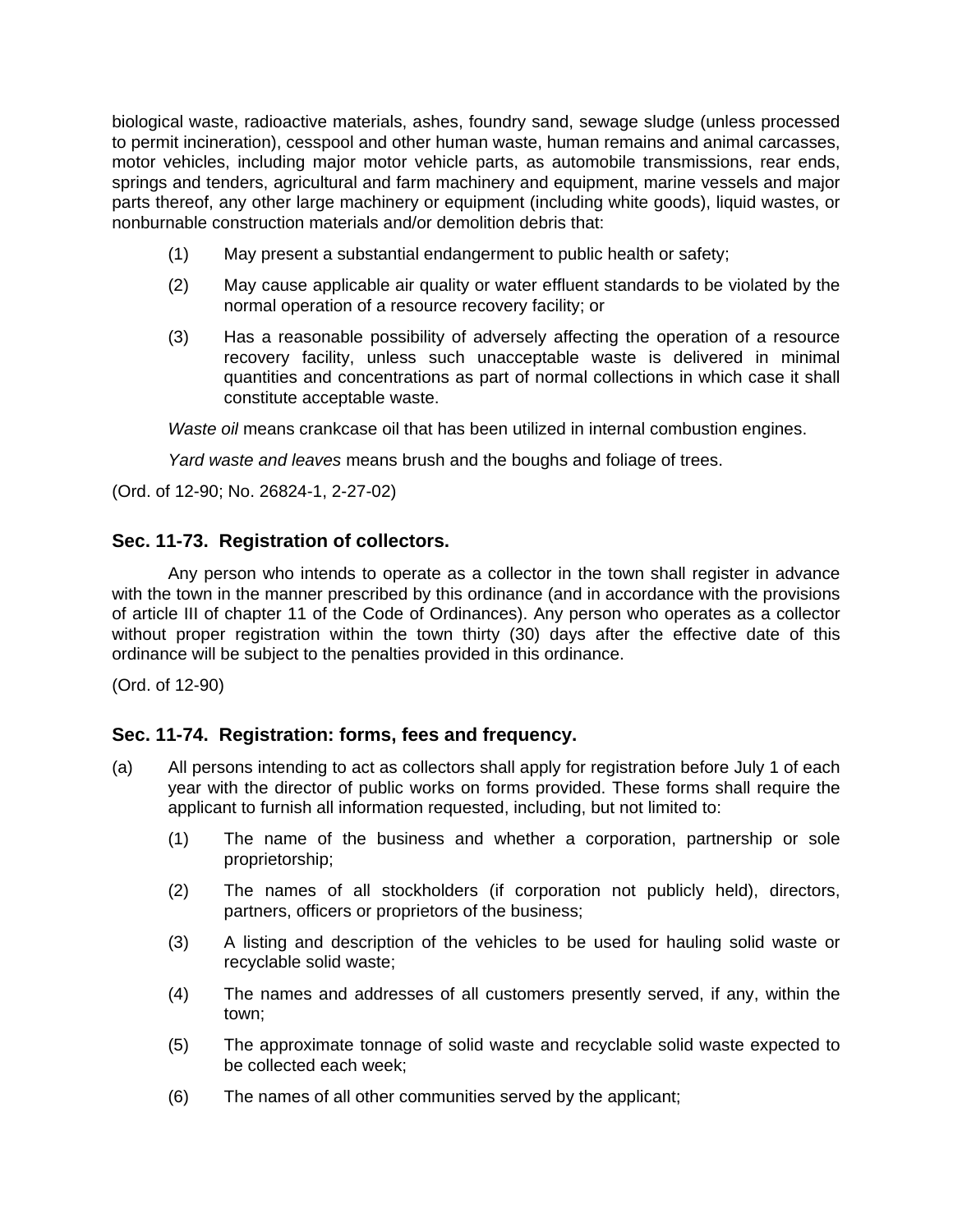- (7) Evidence of insurance in an amount of at least three hundred fifty thousand dollars (\$350,000.00) or such other amounts as the common council shall determine;
- (8) Whether the applicant plans to collect recyclable solid waste generated from residential property or from commercial, business, municipal and other sources within the town, or both.
- (b) A registered collector shall update the information required by subsection (a) at least once each year at the time of registration renewal.
- (c) Once approved the registration shall be effective until the following June 30, and, unless properly renewed, shall lapse.
- (d) The initial registration fee and the registration fee for renewals shall be the same as license fees as set forth in article III of chapter 11. Registration fees shall not be prorated.
- (e) The registration is not transferable and no licensee shall permit another person engaged in the business of collection or disposal of solid waste, other than his own agents and employees, to operate under his license.
- (f) Each body of each vehicle used to transport solid waste and recyclable materials whether the body is permanently affixed to the vehicle or a removable body, shall have prominently and legibly painted or otherwise displayed on at least one side, so as to be easily read by a disposal site attendant, the cubic yard capacity of the body. Each removable body that may be used by the licensee shall also have so painted or displayed an identifying number which is to be listed with the town in the same manner as vehicles. No vehicle will be allowed to dispose of waste if it does not comply with this section. The door of any private vehicle used to haul solid waste shall be clearly marked with the business name and address of the hauler.

(Ord. of 12-90; No. 26824-1, 2-27-02)

## **Sec. 11-75. Bond required for commercial solid waste hauler.**

No commercial solid waste hauler shall be registered as a collector until such hauler shall have deposited with the director of public works a bond in the amount of three thousand dollars (\$3,000.00) secured by cash, certified check, corporate surety bond or passbook assigned to the treasurer of the city conditioned upon the registrant's compliance with the provisions of this chapter. Such bond or portions thereof shall be forfeited if the registrant shall be found to be in violation of the provisions of this chapter and is subjected to fines or penalties hereunder. Such bond or any portion thereof which has not been forfeited shall be returned to the registrant within ten (10) days of any voluntary surrender of the hauler's registration.

(Ord. of 12-90)

## **Sec. 11-76. Administrative enforcement.**

(a) The director of public works or designee shall mail written notice of the approval or denial of an application for registration as a collector to the applicant within sixty (60) days after the submission of the completed application. Registration is effective only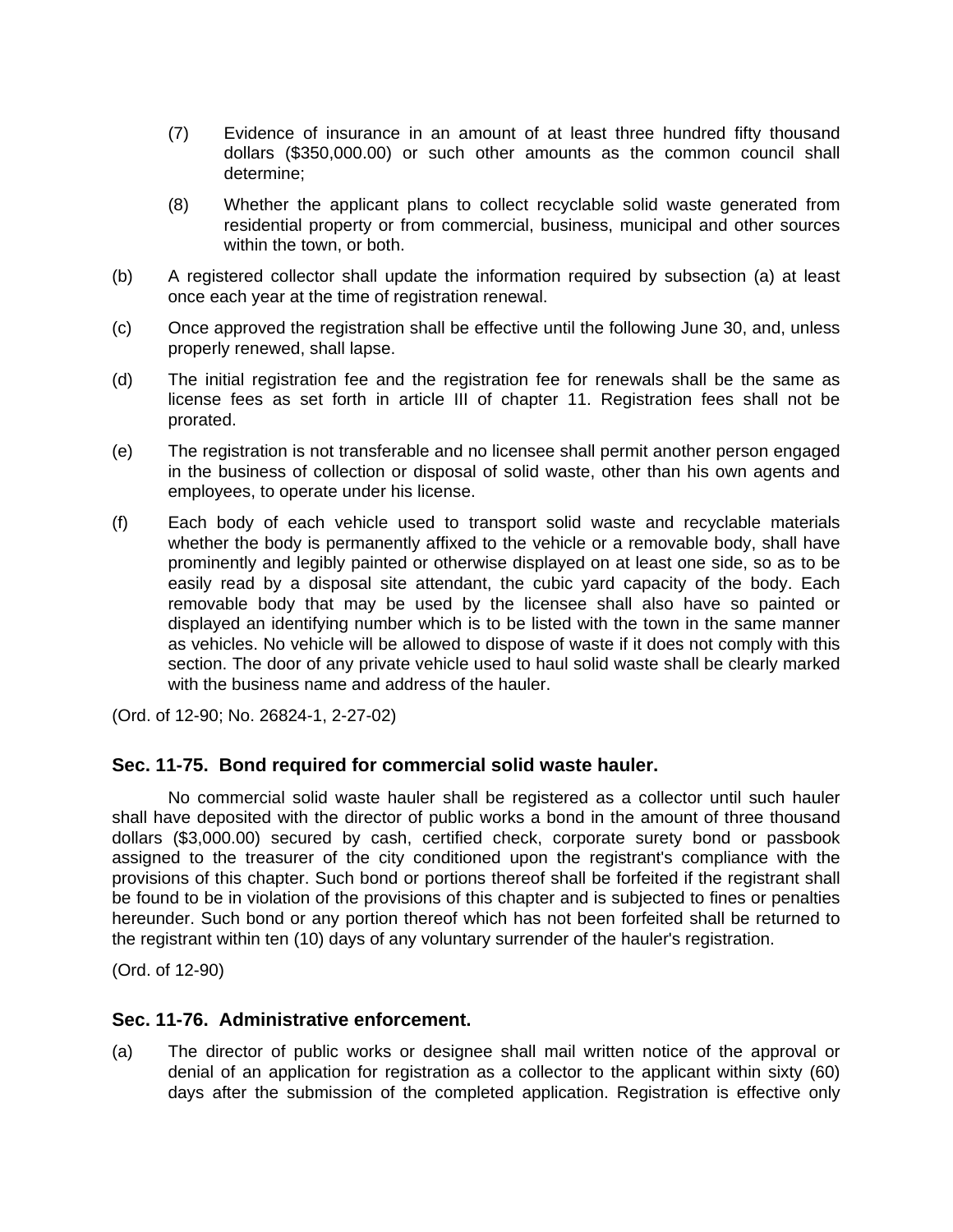upon approval and issuance of the notice of approval.

- (b) The director of public works may refuse to grant registration to any applicant, or may suspend the registration of any registered collector, if that person (i) has violated or does violate any provision of state statute pertaining to solid waste or recyclable solid waste, (ii) violates this ordinance, (iii) is not insurable in accordance with this ordinance, or (iv) is otherwise deemed unsuitable as a collector. A suspension of registration may not exceed a period of one hundred eighty (180) days for any one violation; provided, that repeated or willful violation of this article may result in permanent revocation of registration without right to reapply.
- (c) No denial, suspension or revocation notice will be effective until the person adversely affected has been notified in writing of that decision and the reasons for it, and has been afforded a reasonable opportunity to appear at an informal hearing before the director of public works to respond.

(Ord. of 12-90; No. 26824-1, 2-27-02)

# **Sec. 11-77. Prohibition of unregistered collectors.**

Beginning thirty (30) days after the effective date of this ordinance, all persons not properly registered as collectors and all collectors whose registrations have been suspended or revoked are prohibited from engaging in collecting, hauling, transporting or disposing of solid waste generated within the town.

(Ord. of 12-90)

# **Sec. 11-78. Scavenging prohibited.**

- (a) The following entities, and no others, are authorized to collect designated recyclables in the city, the department of public works, vendors under contract to the city to provide this service, and private collectors licensed by the city. From time of placement at the curb or elsewhere for collection by authorized collectors, all designated recyclable materials shall become the property of the town or other authorized collectors. It shall be a violation of this section for any person not authorized by the town to collect or pick up, or cause to be collected or picked up, any designated recyclables or any recycling containers. Any and each such collection or pick up, including the collection or pick up of an individual container, in violation hereof from one or more residences shall constitute a separate and distinct violation punishable as hereinafter provided.
- (b) Any person, firm or corporation in violation of any provision of this section, including rules and regulations established hereunder, shall be fined not more than one hundred dollars (\$100.00) for every such violation. Each collection or misuse of each container shall constitute a separate violation.

(Ord. of 12-90)

# **Sec. 11-79. Residential recyclable solid waste.**

(a) Any person who generates solid waste from residential property shall separate from the other solid waste items designated for recycling by the commissioner of environmental protection.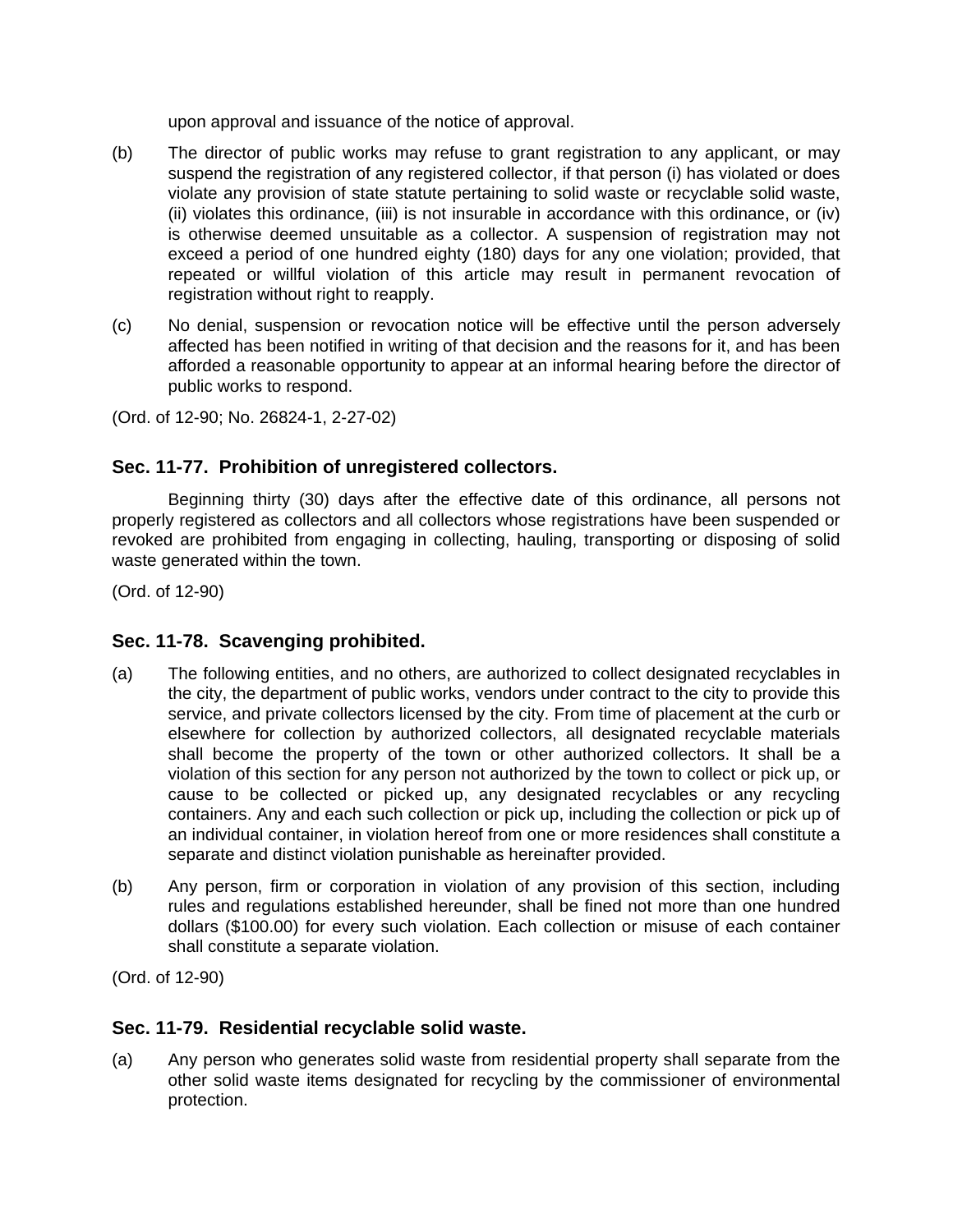- (b) Notwithstanding subsection (a), the following items shall be separated from other solid waste generated from residential property and recycled:
	- (1) Cardboard;
	- (2) Glass, food and beverage containers;
	- (3) Leaves;
	- (4) Metal food and beverage containers;
	- (5) Newspapers;
	- (6) Storage batteries;
	- (7) Waste oil;
	- (8) Office paper; and
	- (9) Scrap metal, including white goods.
- (c) All residential recyclable solid waste shall be separated by the generator and placed in containers or packaged for collection at the curb or designated location for solid waste pick-up in a manner required by this ordinance, and any other ordinances of the town pertaining to solid waste.
- (d) The town shall supply one initial set of recycling containers to each dwelling unit. Upon receipt of a set, the occupant of the dwelling unit shall immediately label the recycling containers with the address of the dwelling unit where the containers shall be used. All recycling containers shall be so labeled the first time they are set out for collection.
- (e) The initial set of recycling containers shall be the property of the town. Upon moving, or vacating the dwelling unit, the occupant shall leave the containers with and for the use of the new occupants of the dwelling unit. When a container is lost or damaged, the occupant of a dwelling unit shall replace the container with a like type of container which shall be purchased from the town's department of public works or suppliers designated by the director of public works.
- (f) The residential recyclables set forth in subsection (b) shall be segregated and placed out for collection by the collector according to collection schedules designated and published by the town or shall be disposed of at sites designated and published by the town.

(Ord. of 12-90; No. 26824-1, 2-27-02)

## **Sec. 11-80. Other recyclable solid waste.**

- (a) Any person who generates solid waste from other than a residential property shall make provisions for the separation from the other solid waste items designated or recycling by the commissioner of environmental protection.
- (b) Notwithstanding subsection (a), the following items shall be separated from other solid waste and recycled:
	- (1) Cardboard;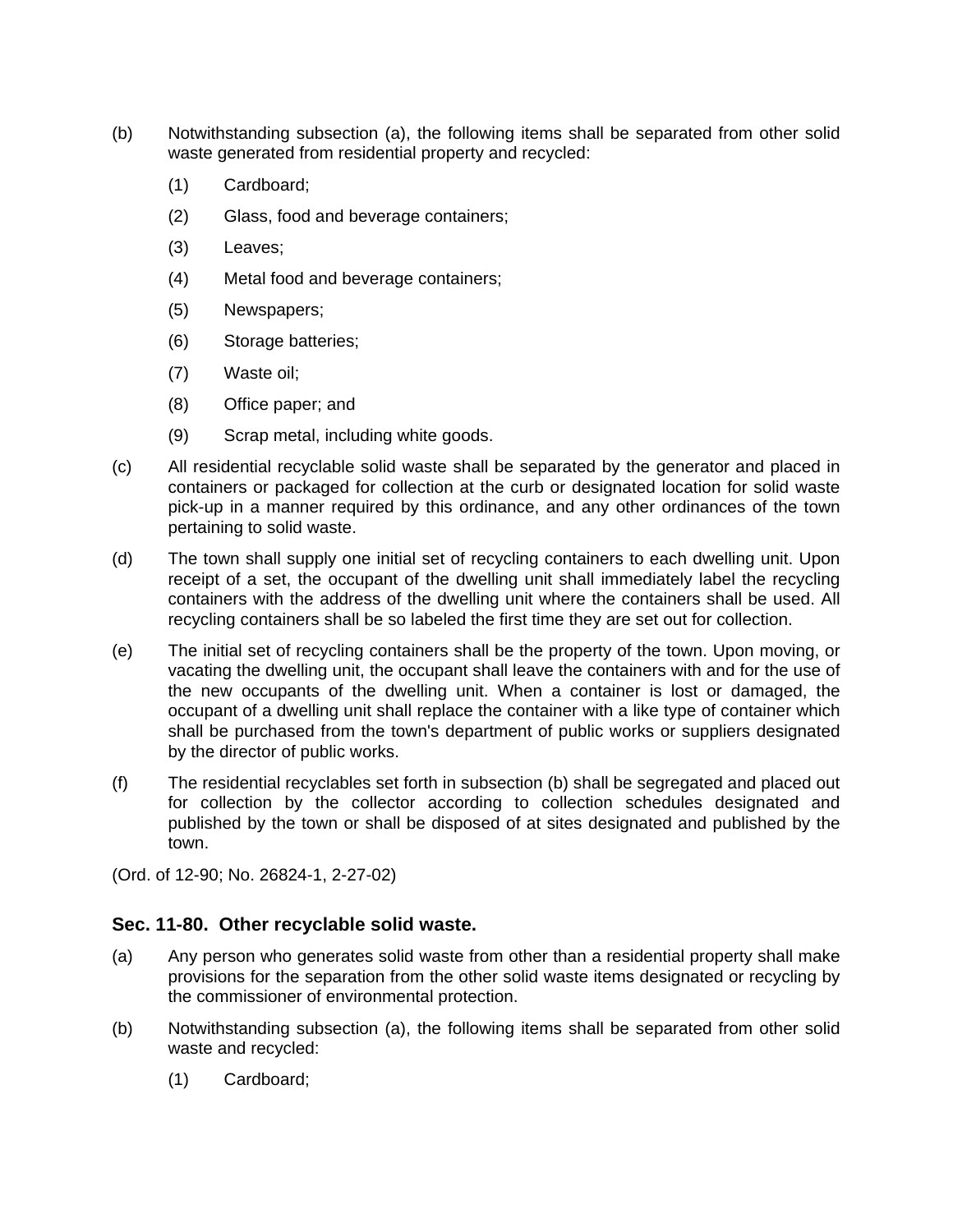- (2) Glass food and beverage containers;
- (3) Leaves;
- (4) Metal food and beverages containers;
- (5) Newspaper;
- (6) Storage batteries;
- (7) Waste oil;
- (8) Office paper; and
- (9) Scrap metal, including white goods.

(Ord. of 12-90; No. 26824-1, 2-27-02)

## **Sec. 11-81. Location for disposal of recyclable solid waste.**

- (a) Every collector and every other person disposing of recyclable solid waste generated within the town shall dispose of recyclable solid waste as follows:
	- (1) The town shall from time to time designate and publish which items of recyclable solid waste shall be disposed of at the center and which items shall be disposed of at other sites.
		- a. All designated, presegregated recyclable solid waste generated from residential property shall be taken directly to the center.
		- b. All other presegregated recyclable solid waste generated from residential property shall be taken to disposal sites designated by the department of public works.
		- c. The collector shall keep and maintain records of the quantity and type of recyclable waste delivered to each disposal site, the location and date of delivery of such items to the site.
		- d. No recyclable solid waste from any other town shall be disposed of at any town disposal sites other than the center, unless express advance written permission is first obtained from the department of public works. The collector shall comply with all requirements pertaining to such alternate disposal.
		- e. All other solid waste generated within the town and collected from any other source shall be separated by the collector into recyclable solid waste and other solid waste. The recyclable solid waste shall be further segregated and packaged to be disposable at the center or at such other designated disposal sites for the particular type and category of recyclable solid waste, as designated and published by the town.
	- (2) Any collector who is requested or contracted to transport residue remaining at the center or other recyclable solid waste disposal area which has processed any portion of the town's recyclable solid waste shall transport such solid waste to the solid waste disposal facility designated by the town. The collector shall comply with all reporting and recordkeeping requirements of the center and of any other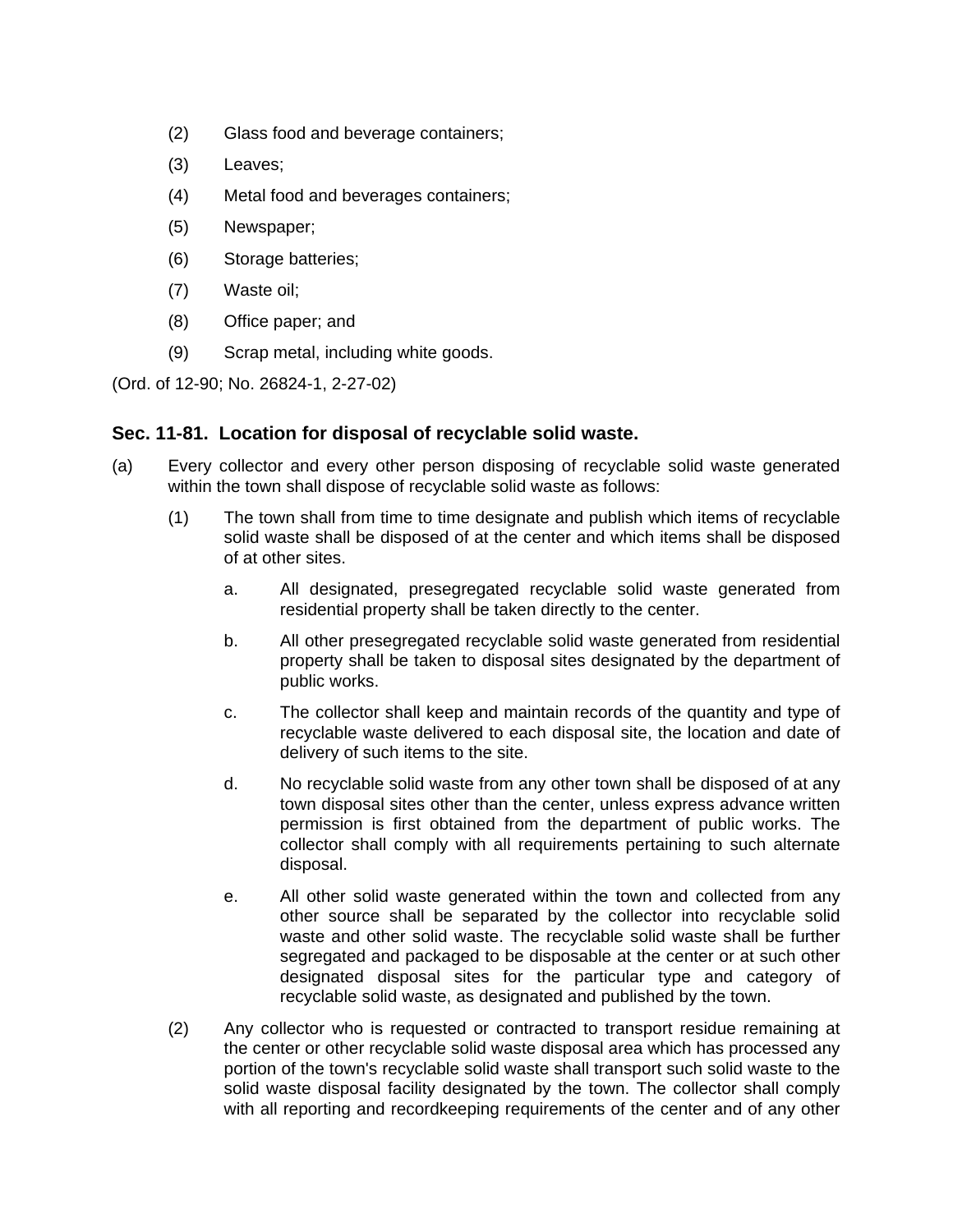recyclable solid waste disposal facility designated by the town.

- (3) Until one or more sites have been designated for disposal of the town's recyclable solid waste in the procedures of section 22a-220a of the Connecticut General Statutes and until notice has been given under subsections (4) and (5) thereof requiring the use of any such disposal site, all recyclable solid waste shall be disposed of in accordance with the town's existing solid wastes plan and existing agreements, as those plans and be modified from time to time.
- (4) After a disposal site for the town's recyclable solid waste has been designated, and after the town has been notified in accordance with its contracts that the site is available for use, the town clerk or designee shall give notice of the requirements for solid waste disposal. After the notice is published, all persons collecting, transporting or disposing of recyclable solid waste in the town shall comply with the requirements of that notice not later than the date specified for compliance in the notice.
- (5) Notice that a designated disposal site for recyclable solid waste is available for either partial or full use shall be published in the same manner as is required for hearings before ordinances are adopted by the town. In addition, individual notice of those requirements shall be mailed to every person who is registered in the town as a collector. The notice shall specify the date after which all persons disposing of recyclable solid waste in the town must use that disposal site, and shall generallystate any other necessary requirements for that disposal, such a limitation on the amount of recyclable solid waste which may or must be delivered, or the dates or times at which delivery must be made.
- (6) In addition to designating a disposal site for recyclable solid waste, the town may from time to time designate or identify additional sites for disposal of unacceptable waste, hazardous waste, or recyclable solid waste in excess of the amount to be disposed of at the primary designated site. Those sites may include transfer stations or drop-off sites for the convenience of residents, landfills, or any other type of facility deemed appropriate by the town. If any person will be required to use a particular site, that site shall be designated in the manner provided in section 22a-220a of the Connecticut General Statutes.

(Ord. of 12-90; No. 26824-1, 2-27-02)

# **Sec. 11-82. Location for disposal of other solid waste (solid waste not constituting recyclable solid waste).**

Every collector and every other person disposing of solid waste generated within the town shall dispose of that solid waste as follows:

- (1) Until one or more sites have been designated for disposal of the town's acceptable solid waste in accordance with the procedures of section 22a-220a of the Connecticut General Statutes, and until notice has been given under subsection (3) requiring use of any such disposal site, all solid waste shall be disposed of in accordance with the town's existing solid waste plan and existing agreements, as those plans and agreements may be modified from time to time;
- (2) After a disposal site for the town's acceptable solid waste has been designated,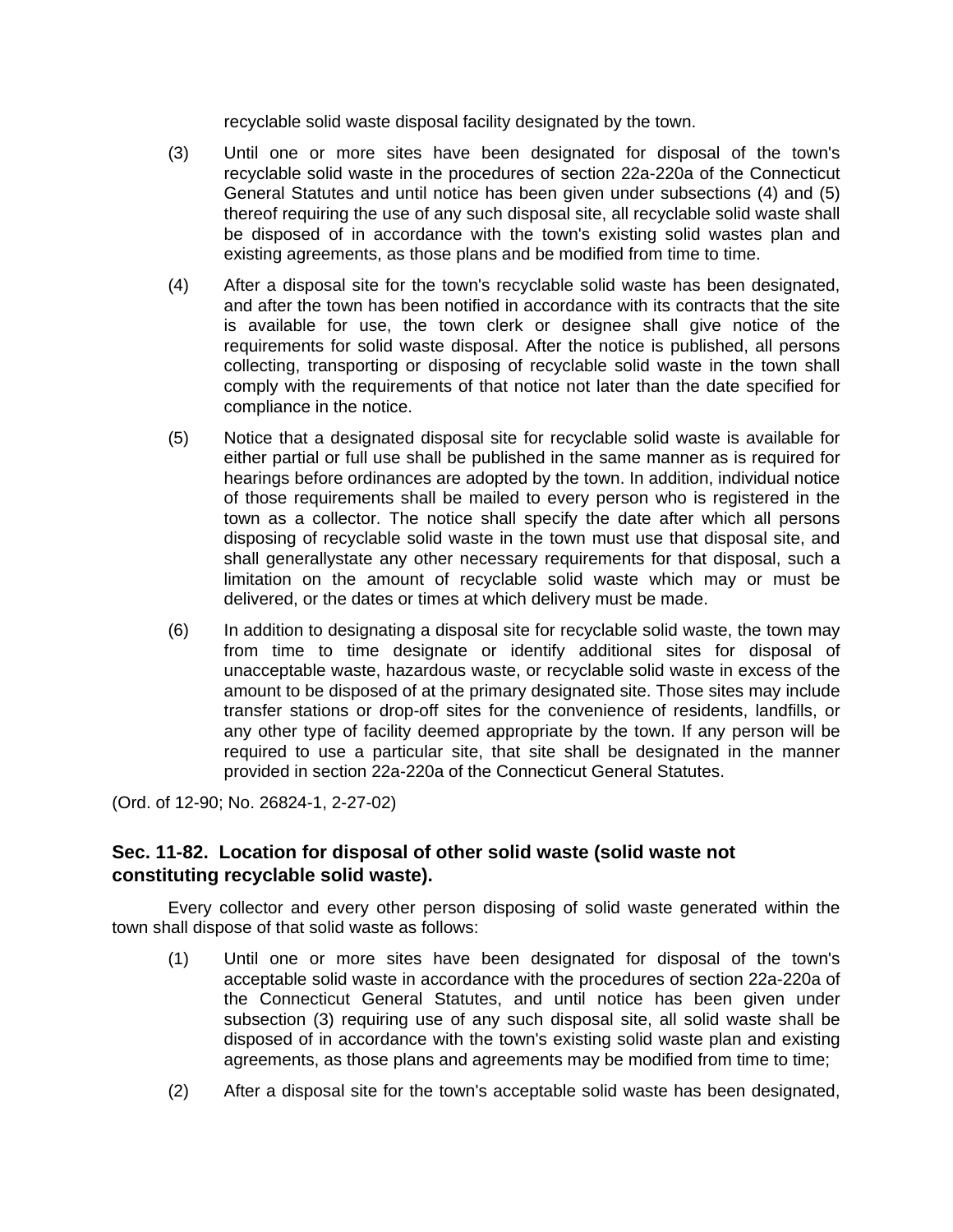and after the town has been notified in accordance with its contracts that the site is available for use, the director of public works shall give notice of those facts as provided in subsection (3). After the notice is published, all persons collecting, transporting or disposing of acceptable solid waste in the town must comply with the requirements of that notice not later than the date specified for compliance in the notice;

- (3) Notice that a designated disposal site for acceptable solid waste is available for either partial or full use shall be published in the same manner as is required for hearings before ordinances are adopted by the town. In addition, individual notices of those facts shall be mailed to every person who is registered in the town as a collector. The notice shall specify the date after which all persons disposing of acceptable solid waste in the town must use that disposal site, and shall generally state any other necessary requirements for that disposal, such as limitations on the amount of acceptable solid waste which may or must be delivered, or the dates or times at which delivery must be made;
- (4) In addition to designating a disposal site for acceptable solid waste, the town may from time to time designate or identify additional sites for disposal of unacceptable waste, hazardous waste, or acceptable solid waste in excess of the amount to be disposed of at the primary designated site. Those sites may include transfer stations for the convenience of residents, landfills, or any other type of facility deemed appropriate by the town. If any person will be required to use a particular site, that site shall be designated in the manner provided in section 22a-220a of the Connecticut General Statutes.

(Ord, of 12-90)

# **Sec. 11-83. Notice of violations.**

- (a) Any collector who has reason to believe that a person from whom he collects solid waste has violated the separation requirements of this section shall issue a warning notice provided by the director of public works and shall promptly notify the director of public works of the alleged violation. Collectors also shall assist the director of public works in identifying persons responsible for creating loads containing significant quantities of designated recyclables mixed with solid waste which are delivered to a resource recovery facility, transfer station, landfill, or other solid waste facility.
- (b) The director of public works shall receive notices of violation from collectors and disposal facilities, shall develop warning notices for collectors to issue, and shall be responsible for imposing penalties on violators.

(Ord. of 12-90)

## **Sec. 11-84. Violations at solid waste facilities.**

The operator of the city's solid waste facilities who has reason to believe, upon visual inspection, that a load of solid waste which is delivered to the facility contains significant quantities of any item designated or recycling pursuant to this section shall provide prompt notification of such belief to the driver of the vehicle delivering the load and to the director of public works. Collectors shall notify all persons from whom solid waste was collected to form such a load and may issue a warning as specified in section 11-83.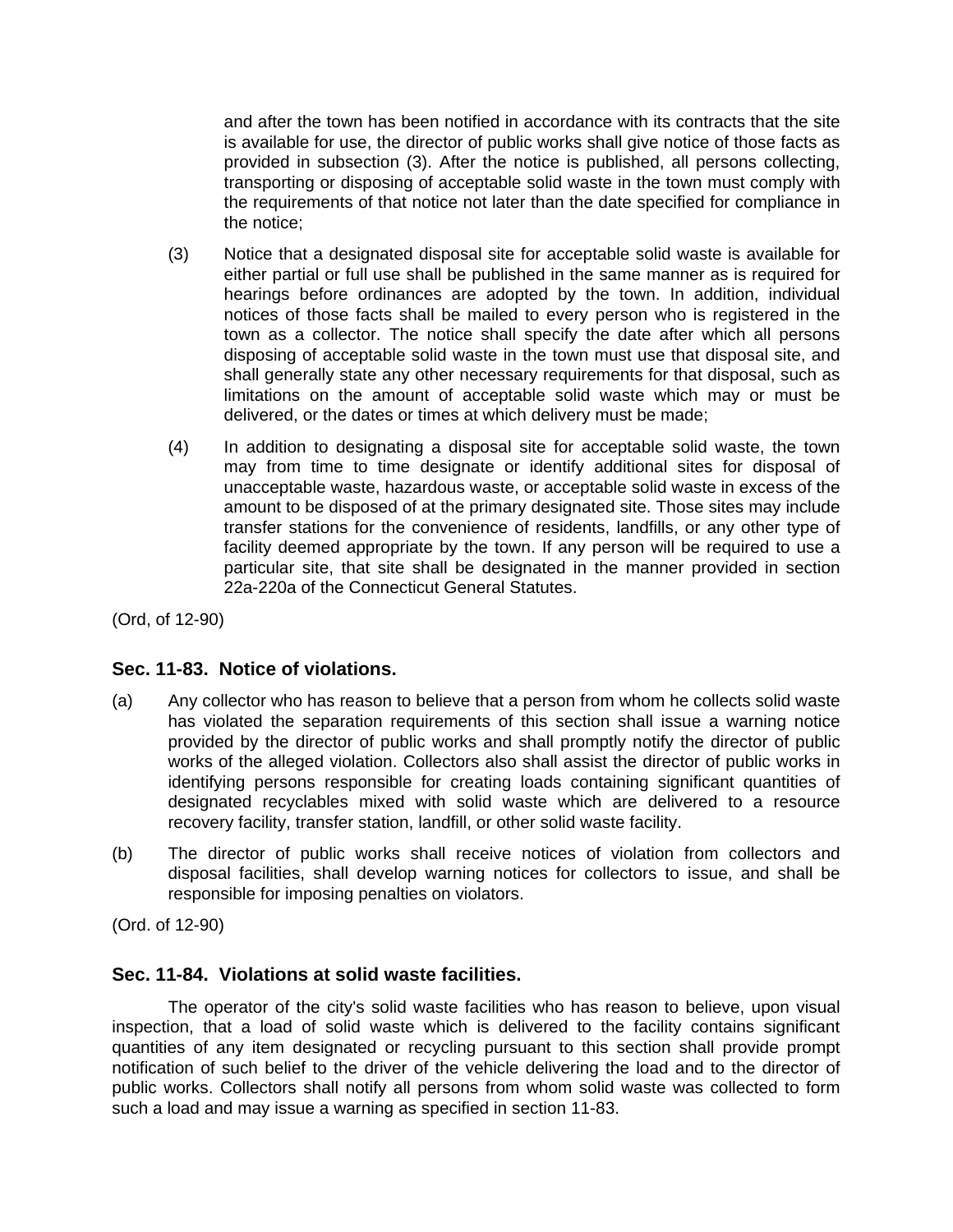(Ord. of 12-90; No. 26824-1, 2-27-02)

### **Sec. 11-85. Violations and penalties.**

It shall be the responsibility of the director of public works, or his/her agents or designee, to enforce the provisions of this chapter.

- (1) Pursuant to P.A. 90-216, any person, firm or corporation, including collectors registered with the town, who illegally disposes of solid waste at the city transfer station or at any facility designated by the town for disposal of solid waste shall for a first violation be liable for a civil penalty of one thousand dollars (\$1,000.00), two thousand dollars (\$2,000.00) for the section violation and three thousand dollars (\$3,000.00) for each subsequent violation in addition to other penalties established pursuant to state and local laws. Any person who is assessed a civil penalty pursuant to this subsection may appeal therefrom to the superior court in the manner provided in subsection (g) of section 7-152b of the Connecticut General Statutes.
- (2) In accordance with P.A. 90-220 and P.A. 90-249, any person, firm or corporation in violation of any provision of this chapter, or rules or regulations established hereunder, shall be fined not more than one hundred dollars (\$100.00) for every such violation, unless otherwise specified below.
	- a. Any resident or occupant of a residential building who fails to source separate designated recyclables from other solid waste: for a first offense, a written warning; for a second offense, twenty-five dollars (\$25.00); for subsequent offenses, a fine not to exceed one hundred dollars (\$100.00) for each violation.
	- b. The owner or occupant of any commercial or non-residential establishment that fails to provide for separation of recyclables from other solid waste: for a first offense, a written warning; for a second offense, one hundred dollars (\$100.00); for each subsequent offense, a fine not to exceed five hundred dollars (\$500.00) for each violation.
	- c. Any collector who knowingly mixes items designated for recycling pursuant to this chapter with other solid waste shall for a first violation be liable for a civil penalty of one thousand dollars (\$1,000.00) and five thousand dollars (\$5,000.00) for each subsequent violation.

(Ord. of 12-90)

## **Sec. 11-86. Regulations.**

The director of public works is authorized to issue reasonable regulations as needed to effect the provisions of this article, including but not limited to: specifications for preparation, separation and collection of designated recyclables; replacements for curbside collection containers; the definition and addition of new designated recyclables; locations for drop-off containers for waste oil, storage batteries and corrugated cardboard; specifications for a corrugated cardboard collection program; collection specifications for leaves, yard waste and lawn clippings; reporting requirements; requirements for warning notices, notices of violations